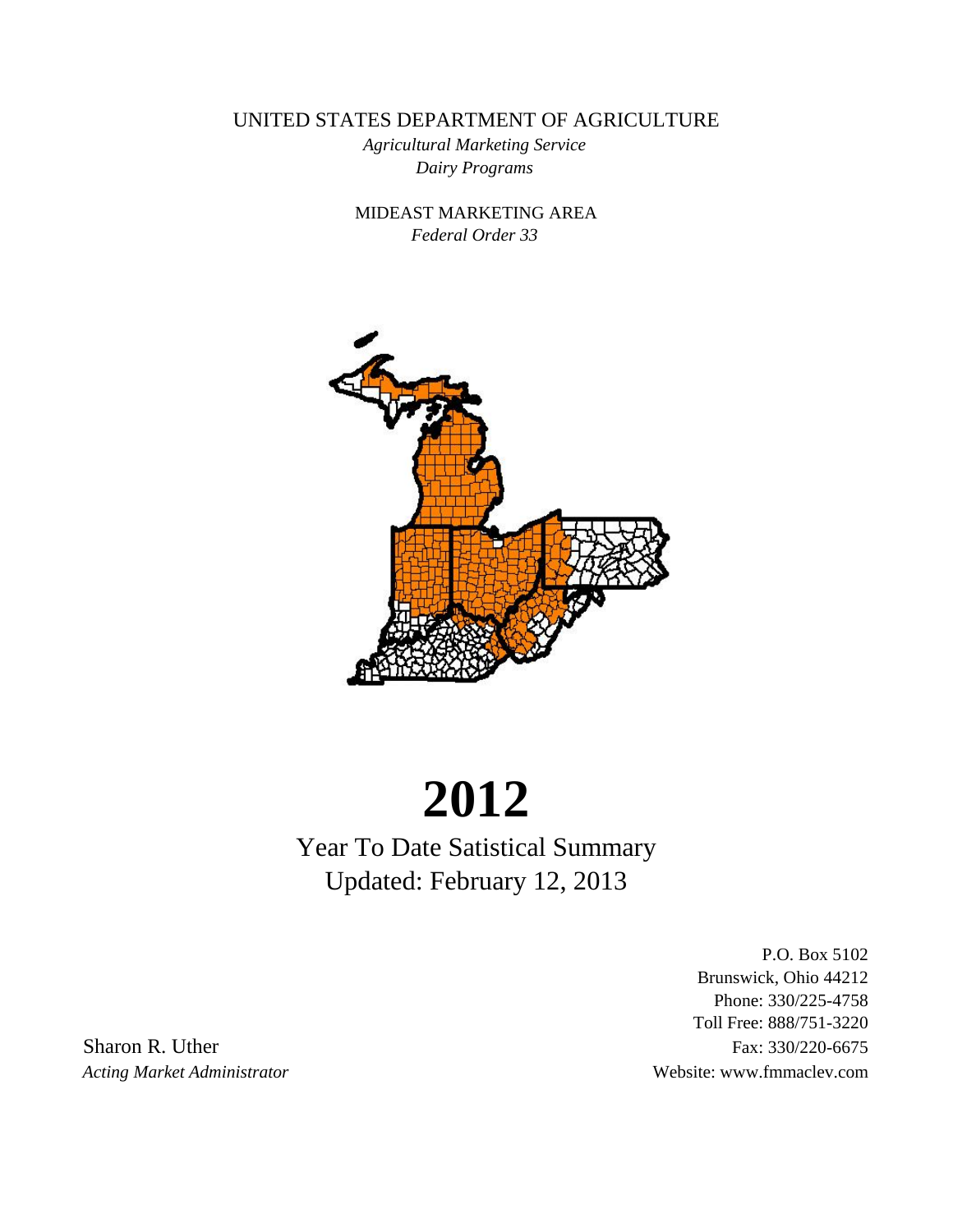# TABLE OF CONTENTS

| Table |                                                                        | Page |
|-------|------------------------------------------------------------------------|------|
| 1     | NATIONAL AGRICULTURAL STATISTICAL SERVICE DAIRY PRODUCT PRICE AVERAGES | 3    |
| 2     | <b>CLASS PRICES</b>                                                    | 4    |
| 3     | <b>PRODUCER PRICES</b>                                                 | 5    |
| 4     | PRODUCER PRODUCTION SUMMARY                                            | 6    |
| 5     | <b>RECEIPTS AT POOL PLANTS</b>                                         | 7    |
| 6     | PRODUCER RECEIPTS UTILIZATION BY CLASSIFICATION                        | 8    |
| 7     | PRODUCER RECEIPTS SKIM UTILIZATION BY CLASSIFICATION                   | 9    |
| 8     | PRODUCER RECEIPTS BUTTERFAT UTILIZATION BY CLASSIFICATION              | 10   |
| 9     | CLASS I DISPOSITION AT POOL PLANTS                                     | 11   |
| 10    | CLASS II DISPOSITION AT POOL PLANTS                                    | 12   |
| 11    | <b>CLASS III DISPOSITION AT POOL PLANTS</b>                            | 13   |
| 12    | <b>CLASS IV DISPOSITION AT POOL PLANTS</b>                             | 14   |
| 13    | MIDEAST RECEIPTS OF PRODUCER MILK BY STATE                             | 15   |
| 14    | MIDEAST NUMBER OF PRODUCERS BY STATE                                   | 16   |
| 15    | MIDEAST PRODUCER MILK PER PRODUCER BY STATE                            | 17   |
| 16    | RECEIPT OF PRODUCER MILK BY STATE AND COUNTY                           | 18   |

#### NON-DISCRIMINATORY CIVIL RIGHTS STATEMENT

The U.S. Department of Agriculture (USDA) prohibits discrimination in all of its programs and activities on the basis of race, color, national origin, age, disability, and where applicable, sex, marital status, familial status, parental status, religion, sexual orientation, political beliefs, genetic information, reprisal, or because all or part of an individual's income is derived from any public assistance program. (Not all prohibited bases apply to all programs.) Persons with disabilities who require alternative means for communication of program information (Braille, large print, audiotape, etc.) should contact USDA's TARGET Center at (202) 720-2600 (voice and TDD). To file a complaint of discrimination, write to USDA, Assistant Secretary for Civil Rights, Office of the Assistant Secretary for Civil Rights, 1400 Independence Avenue, S.W., Stop 9410, Washington, DC 20250-9410, or call toll-free at (866) 632-9992 (English) or (800) 877-8339 (TDD) or (866) 377-8642 (English Federal-relay) or (800) 845-6136 (Spanish Federal-relay). USDA is an equal opportunity provider and employer.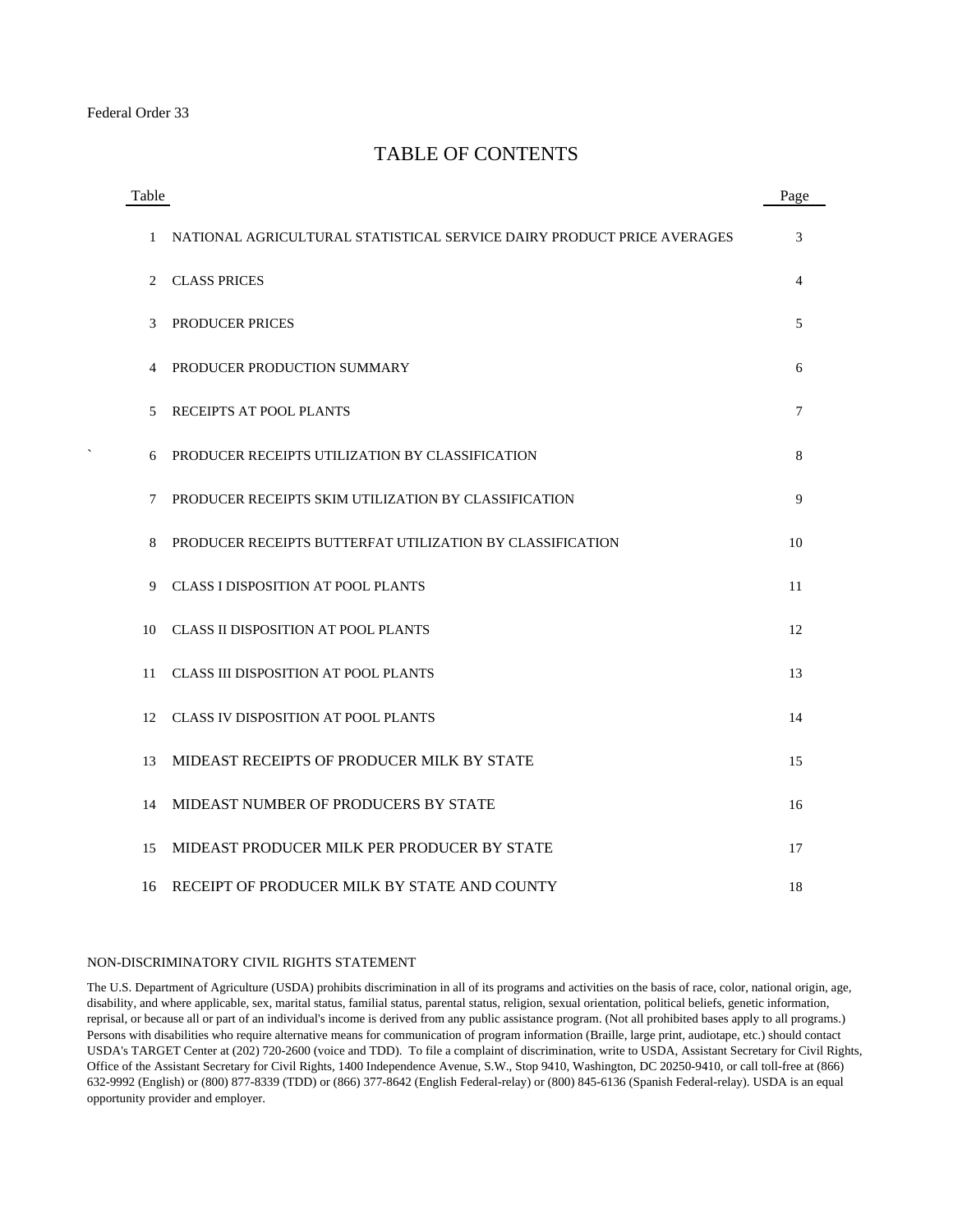# DAIRY PRODUCTS PRICE AVERAGES NATIONAL AGRICULTURAL STATISTICAL SERVICE / AGRICULTURAL MARKETING SERVICE

|                  |          |               | Two-Week Average 1/               |          | Monthly Average 2/ |               |          |          |  |  |
|------------------|----------|---------------|-----------------------------------|----------|--------------------|---------------|----------|----------|--|--|
|                  |          |               | Nonfat                            |          |                    | Nonfat        |          |          |  |  |
|                  | Cheese   | <b>Butter</b> | Dry Milk                          | Dry Whey | Cheese             | <b>Butter</b> | Dry Milk | Dry Whey |  |  |
|                  |          |               | ${\left( \text{per lb.} \right)}$ |          | (per lb.)          |               |          |          |  |  |
| 2012             |          |               |                                   |          |                    |               |          |          |  |  |
| <b>JANUARY</b>   | \$1.6052 | \$1.5893      | \$1.4155                          | \$0.6915 | \$1.6097           | \$1.5900      | \$1.3942 | \$0.6876 |  |  |
| <b>FEBRUARY</b>  | 1.5553   | 1.5220        | 1.3930                            | 0.6531   | 1.5410             | 1.4712        | 1.3792   | 0.6400   |  |  |
| <b>MARCH</b>     | 1.5186   | 1.4299        | 1.3334                            | 0.6117   | 1.5248             | 1.4347        | 1.3310   | 0.6107   |  |  |
| APRIL 3/         | 1.5431   | 1.4624        | 1.2642                            | 0.6022   | 1.5361             | 1.4634        | 1.2514   | 0.5921   |  |  |
| <b>MAY</b>       | 1.5243   | 1.3506        | 1.1460                            | 0.5355   | 1.5215             | 1.3657        | 1.1551   | 0.5389   |  |  |
| <b>JUNE</b>      | 1.5703   | 1.3766        | 1.1008                            | 0.5052   | 1.5846             | 1.3991        | 1.1023   | 0.5013   |  |  |
| <b>JULY</b>      | 1.6781   | 1.5246        | 1.1588                            | 0.4944   | 1.6857             | 1.5386        | 1.1744   | 0.5023   |  |  |
| <b>AUGUST</b>    | 1.7545   | 1.6877        | 1.2518                            | 0.5350   | 1.7682             | 1.6859        | 1.2543   | 0.5352   |  |  |
| <b>SEPTEMBER</b> | 1.8542   | 1.8237        | 1.3708                            | 0.5804   | 1.8647             | 1.8269        | 1.3768   | 0.5846   |  |  |
| <b>OCTOBER</b>   | 2.0186   | 1.9197        | 1.4503                            | 0.6130   | 2.0479             | 1.9168        | 1.4636   | 0.6205   |  |  |
| <b>NOVEMBER</b>  | 2.0717   | 1.8860        | 1.5112                            | 0.6450   | 2.0146             | 1.8410        | 1.5143   | 0.6480   |  |  |
| <b>DECEMBER</b>  | 1.8250   | 1.6126        | 1.5442                            | 0.6588   | 1.7925             | 1.5981        | 1.5384   | 0.6610   |  |  |
| <b>AVERAGE</b>   | \$1.7099 | \$1.5988      | \$1.3283                          | \$0.5938 | \$1.7076           | \$1.5943      | \$1.3279 | \$0.5935 |  |  |

1/ Used to compute the advanced prices announced on or before the 23rd for the following month.

2/ Used to compute the Class and Component Prices announced on or before the 5th of the following month.

3/ Beginning in April 2012, advanced and monthly dairy product prices were announced by Ag. Marketing Service.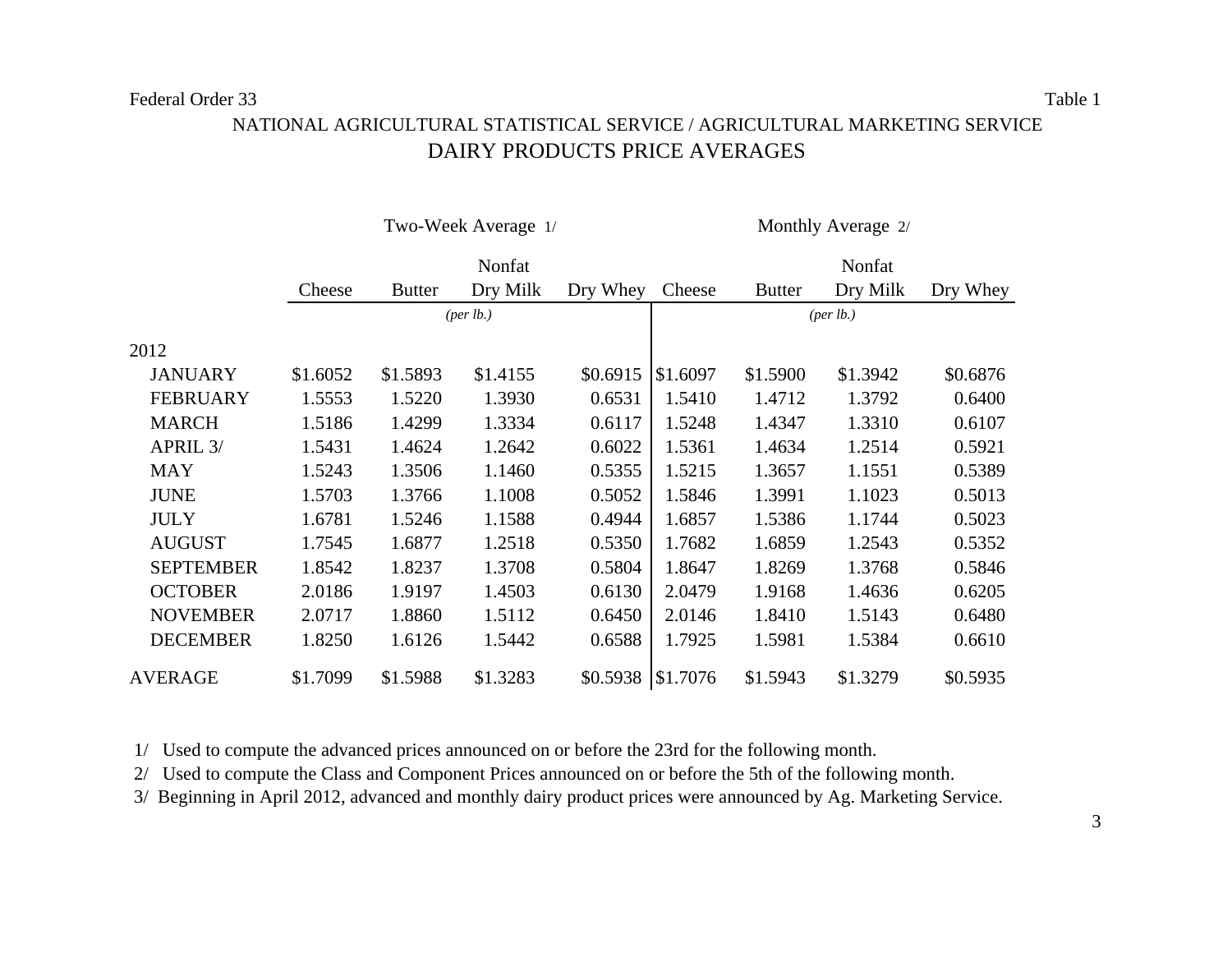## CLASS PRICES

|                  |                             | Class I<br>$\frac{1}{2}$ |                             |                             | Class II             |                             |                             |                             | Class III                   |                                |         | Class IV             |                             |
|------------------|-----------------------------|--------------------------|-----------------------------|-----------------------------|----------------------|-----------------------------|-----------------------------|-----------------------------|-----------------------------|--------------------------------|---------|----------------------|-----------------------------|
|                  |                             |                          | 3.5%                        |                             | Nonfat               |                             | 3.5%                        |                             |                             | 3.5%                           |         |                      | 3.5%                        |
|                  | Skim                        | <b>Butterfat</b>         | Price                       | Skim                        | Solids               | Butterfat                   | Price                       | Skim                        | Butterfat                   | Price                          | Skim    | <b>Butterfat</b>     | Price                       |
|                  | $(\text{per} \text{ cwt.})$ | ${\rm (per \, lb.)}$     | $(\text{per} \text{ cwt.})$ | $(\text{per} \text{ cwt.})$ | ${\rm (per \, lb.)}$ | $(\text{per lb.})$          | $(\text{per} \text{ cwt.})$ | $(\text{per} \text{ cwt.})$ | ${\rm (per \, lb.)}$        | $(per\,\,(per\,c))$ (per cwt.) |         | ${\rm (per \, lb.)}$ | $(\text{per} \text{ cwt.})$ |
| 2012             |                             |                          |                             |                             |                      |                             |                             |                             |                             |                                |         |                      |                             |
| <b>JANUARY</b>   | \$15.17                     | \$1.7595                 | \$20.80                     | \$12.05                     | \$1.3389             | \$1.7248                    | \$17.67                     | \$11.44                     | \$1.7178                    | \$17.05                        | \$10.93 | \$1.7178             | \$16.56                     |
| <b>FEBRUARY</b>  | 13.42                       | 1.7370                   | 19.03                       | 11.82                       | 1.3133               | 1.5809                      | 16.94                       | 10.93                       | 1.5739                      | 16.06                          | 10.79   | 1.5739               | 15.92                       |
| <b>MARCH</b>     | 12.96                       | 1.6555                   | 18.30                       | 11.62                       | 1.2911               | 1.5367                      | 16.59                       | 10.74                       | 1.5297                      | 15.72                          | 10.36   | 1.5297               | 15.35                       |
| <b>APRIL</b>     | 12.70                       | 1.5439                   | 17.66                       | 11.09                       | 1.2322               | 1.5715                      | 16.20                       | 10.62                       | 1.5645                      | 15.72                          | 9.66    | 1.5645               | 14.80                       |
| <b>MAY</b>       | 12.76                       | 1.5833                   | 17.85                       | 10.47                       | 1.1633               | 1.4532                      | 15.19                       | 10.54                       | 1.4462                      | 15.23                          | 8.80    | 1.4462               | 13.55                       |
| <b>JUNE</b>      | 12.61                       | 1.4479                   | 17.24                       | 9.42                        | 1.0467               | 1.4936                      | 14.32                       | 10.81                       | 1.4866                      | 15.63                          | 8.33    | 1.4866               | 13.24                       |
| <b>JULY</b>      | 12.78                       | 1.4794                   | 17.51                       | 9.01                        | 1.0011               | 1.6626                      | 14.51                       | 11.28                       | 1.6556                      | 16.68                          | 8.97    | 1.6556               | 14.45                       |
| <b>AUGUST</b>    | 13.21                       | 1.6586                   | 18.55                       | 9.53                        | 1.0589               | 1.8409                      | 15.64                       | 11.72                       | 1.8339                      | 17.73                          | 9.68    | 1.8339               | 15.76                       |
| <b>SEPTEMBER</b> | 13.57                       | 1.8561                   | 19.59                       | 10.36                       | 1.1511               | 2.0117                      | 17.04                       | 12.42                       | 2.0047                      | 19.00                          | 10.77   | 2.0047               | 17.41                       |
| <b>OCTOBER</b>   | 14.31                       | 2.0208                   | 20.88                       | 11.42                       | 1.2689               | 2.1206                      | 18.44                       | 14.12                       | 2.1136                      | 21.02                          | 11.55   | 2.1136               | 18.54                       |
| <b>NOVEMBER</b>  | 15.77                       | 2.1371                   | 22.70                       | 12.13                       | 1.3478               | 2.0288                      | 18.81                       | 14.25                       | 2.0218                      | 20.83                          | 12.00   | 2.0218               | 18.66                       |
| <b>DECEMBER</b>  | 16.63                       | 2.0963                   | 23.39                       | 12.67                       | 1.4078               | 1.7346                      | 18.30                       | 13.07                       | 1.7276                      | 18.66                          | 12.21   | 1.7276               | 17.83                       |
| AVERAGE          | \$13.82                     | \$1.7480                 | $$19.46$ \ \$10.97          |                             | \$1.2184             | $$1.7300 \t$16.64 \t$11.83$ |                             |                             | $$1.7230$ $$17.44$ $$10.34$ |                                |         | \$1.7230 \$16.01     |                             |

1/ Class I Price is at the Cuyahoga County Ohio zone rate of \$2.00 per cwt and is subject to location adjustment.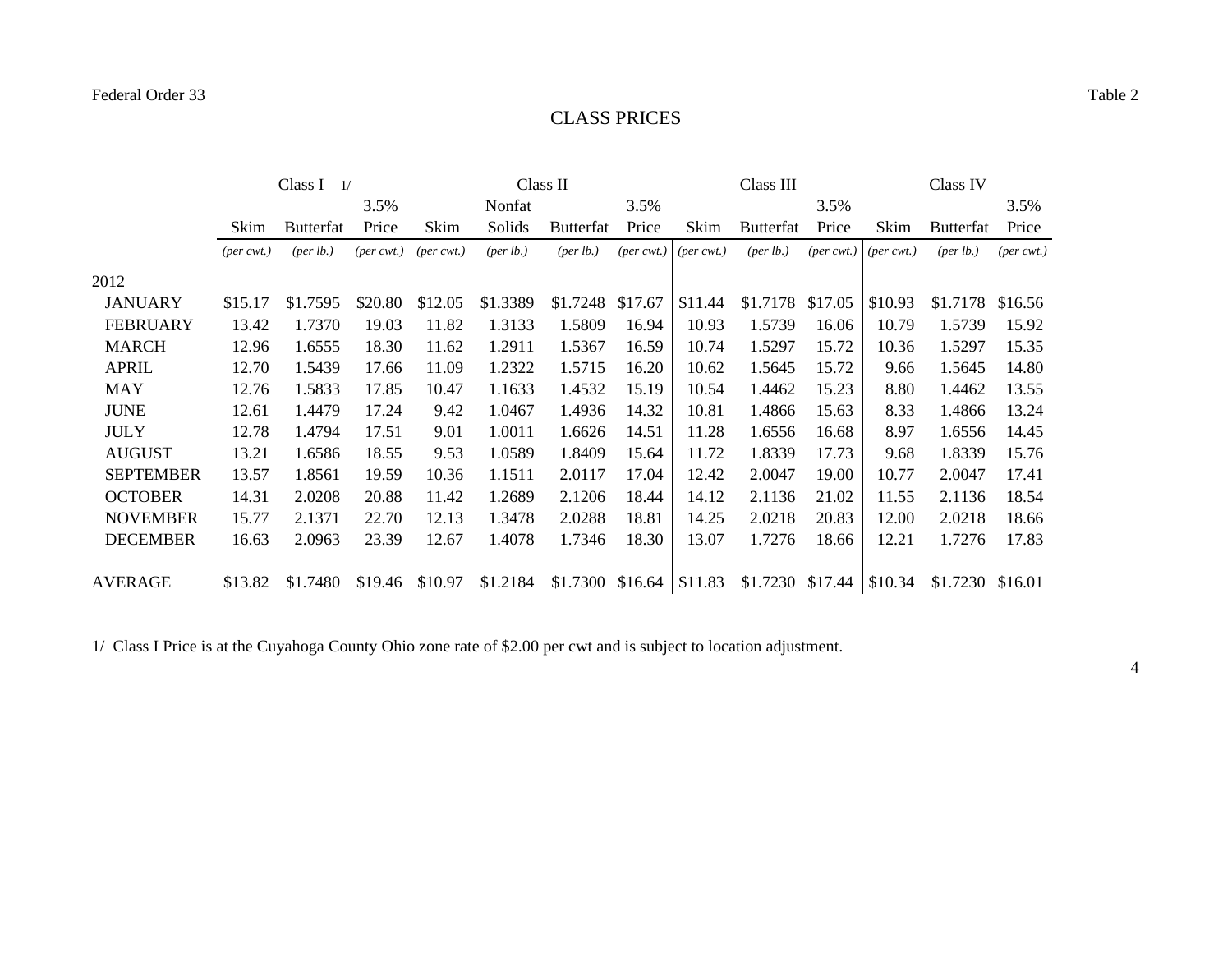#### PRODUCER PRICES

|                  |                             |                      |                      | Other                | Somatic        | Statistical                 |
|------------------|-----------------------------|----------------------|----------------------|----------------------|----------------|-----------------------------|
|                  | <b>Producer Price</b>       | <b>Butterfat</b>     | Protein              | Solids               | Cell           | Uniform                     |
|                  | Differential 1/             | Price                | Price                | Price 2/             | Adj.           | Price                       |
|                  | $(\text{per} \text{ cwt.})$ | ${\rm (per \, lb.)}$ | ${\rm (per \, lb.)}$ | ${\rm (per \, lb.)}$ | $(per\, cwt.)$ | $(\text{per} \text{ cwt.})$ |
| 2012             |                             |                      |                      |                      |                |                             |
| <b>JANUARY</b>   | \$1.19                      | \$1.7178             | \$2.7326             | \$0.5032             | \$0.00080      | \$18.24                     |
| <b>FEBRUARY</b>  | 0.92                        | 1.5739               | 2.6627               | 0.4541               | 0.00077        | 16.98                       |
| <b>MARCH</b>     | 0.83                        | 1.5297               | 2.6571               | 0.4239               | 0.00076        | 16.55                       |
| <b>APRIL</b>     | 0.51                        | 1.5645               | 2.6568               | 0.4048               | 0.00077        | 16.23                       |
| <b>MAY</b>       | 0.51                        | 1.4462               | 2.7344               | 0.3500               | 0.00076        | 15.74                       |
| <b>JUNE</b>      | $-0.10$                     | 1.4866               | 2.8952               | 0.3113               | 0.00079        | 15.53                       |
| <b>JULY</b>      | $-0.29$                     | 1.6556               | 3.0430               | 0.3123               | 0.00084        | 16.39                       |
| <b>AUGUST</b>    | $-0.26$                     | 1.8339               | 3.1211               | 0.3462               | 0.00088        | 17.47                       |
| <b>SEPTEMBER</b> | $-0.47$                     | 2.0047               | 3.2521               | 0.3971               | 0.00093        | 18.53                       |
| <b>OCTOBER</b>   | $-1.35$                     | 2.1136               | 3.7278               | 0.4340               | 0.00102        | 19.67                       |
| <b>NOVEMBER</b>  | $-0.45$                     | 2.0218               | 3.7172               | 0.4624               | 0.00101        | 20.38                       |
| <b>DECEMBER</b>  | 1.06                        | 1.7276               | 3.3113               | 0.4758               | 0.00090        | 19.72                       |
| <b>AVERAGE</b>   | \$0.18                      | \$1.7230             | \$3.0426             | \$0.4063             | \$0.00085      | \$17.62                     |

5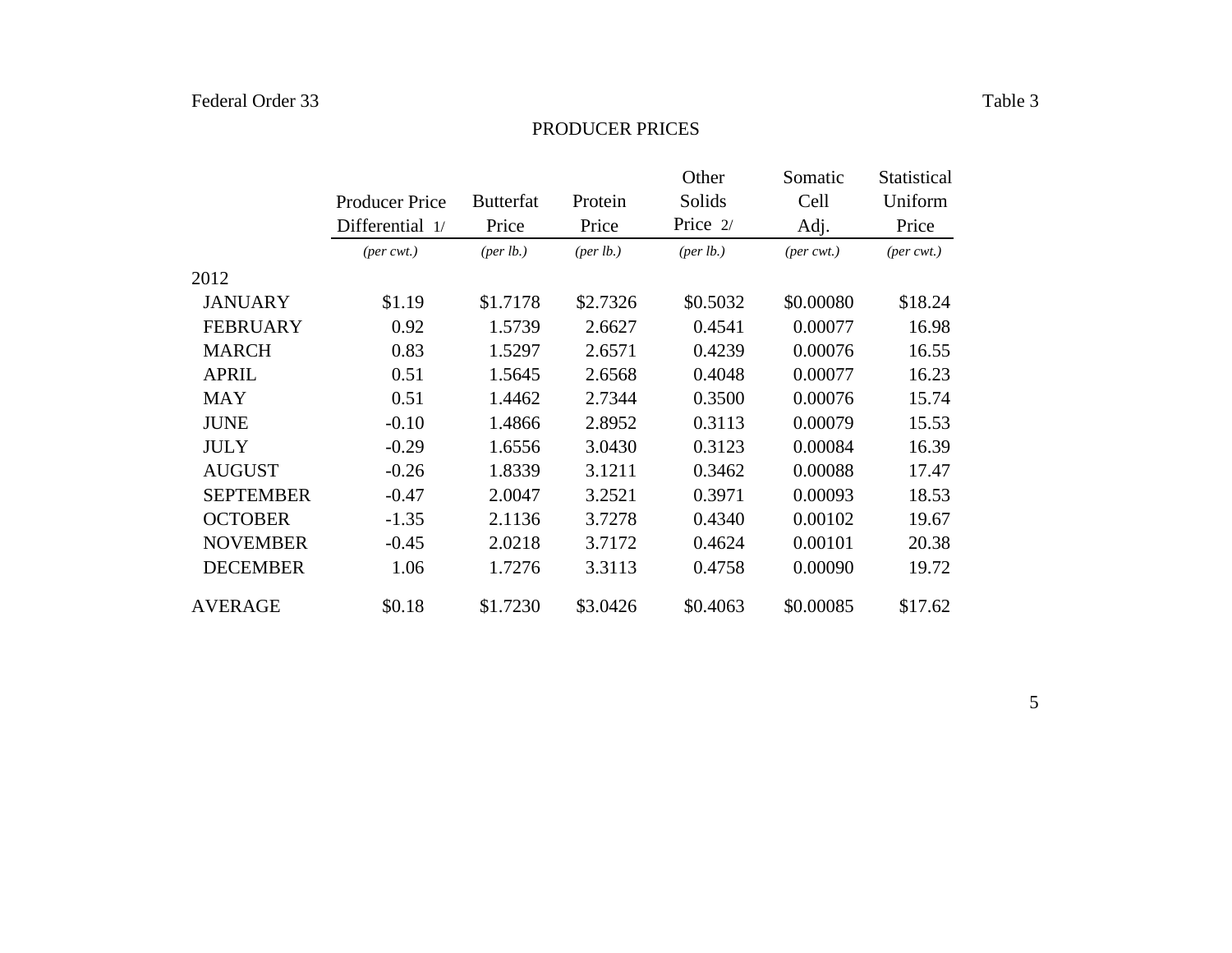|                  |           |                  |         | Percent | Percent |
|------------------|-----------|------------------|---------|---------|---------|
|                  | Number of | Percent          | Percent | Other   | Nonfat  |
|                  | Producers | <b>Butterfat</b> | Protein | Solids  | Solids  |
|                  |           |                  |         |         |         |
| 2012             |           |                  |         |         |         |
| <b>JANUARY</b>   | 6,515     | 3.78%            | 3.15%   | 5.73%   | 8.88%   |
| <b>FEBRUARY</b>  | 6,479     | 3.75%            | 3.12%   | 5.75%   | 8.87%   |
| <b>MARCH</b>     | 6,492     | 3.70%            | 3.08%   | 5.74%   | 8.82%   |
| <b>APRIL</b>     | 6,591     | 3.67%            | 3.08%   | 5.76%   | 8.84%   |
| <b>MAY</b>       | 6,582     | 3.61%            | 3.04%   | 5.76%   | 8.80%   |
| <b>JUNE</b>      | 6,434     | 3.55%            | 3.01%   | 5.75%   | 8.76%   |
| <b>JULY</b>      | 6,295     | 3.51%            | 2.95%   | 5.75%   | 8.70%   |
| <b>AUGUST</b>    | 6,237     | 3.55%            | 3.00%   | 5.75%   | 8.75%   |
| <b>SEPTEMBER</b> | 6,265     | 3.63%            | 3.08%   | 5.73%   | 8.81%   |
| <b>OCTOBER</b>   | 6,244     | 3.78%            | 3.17%   | 5.73%   | 8.90%   |
| <b>NOVEMBER</b>  | 6,242     | 3.85%            | 3.19%   | 5.73%   | 8.92%   |
| <b>DECEMBER</b>  | 6,190     | 3.84%            | 3.15%   | 5.75%   | 8.90%   |
| <b>AVERAGE</b>   | 6,381     | 3.69%            | 3.09%   | 5.74%   | 8.83%   |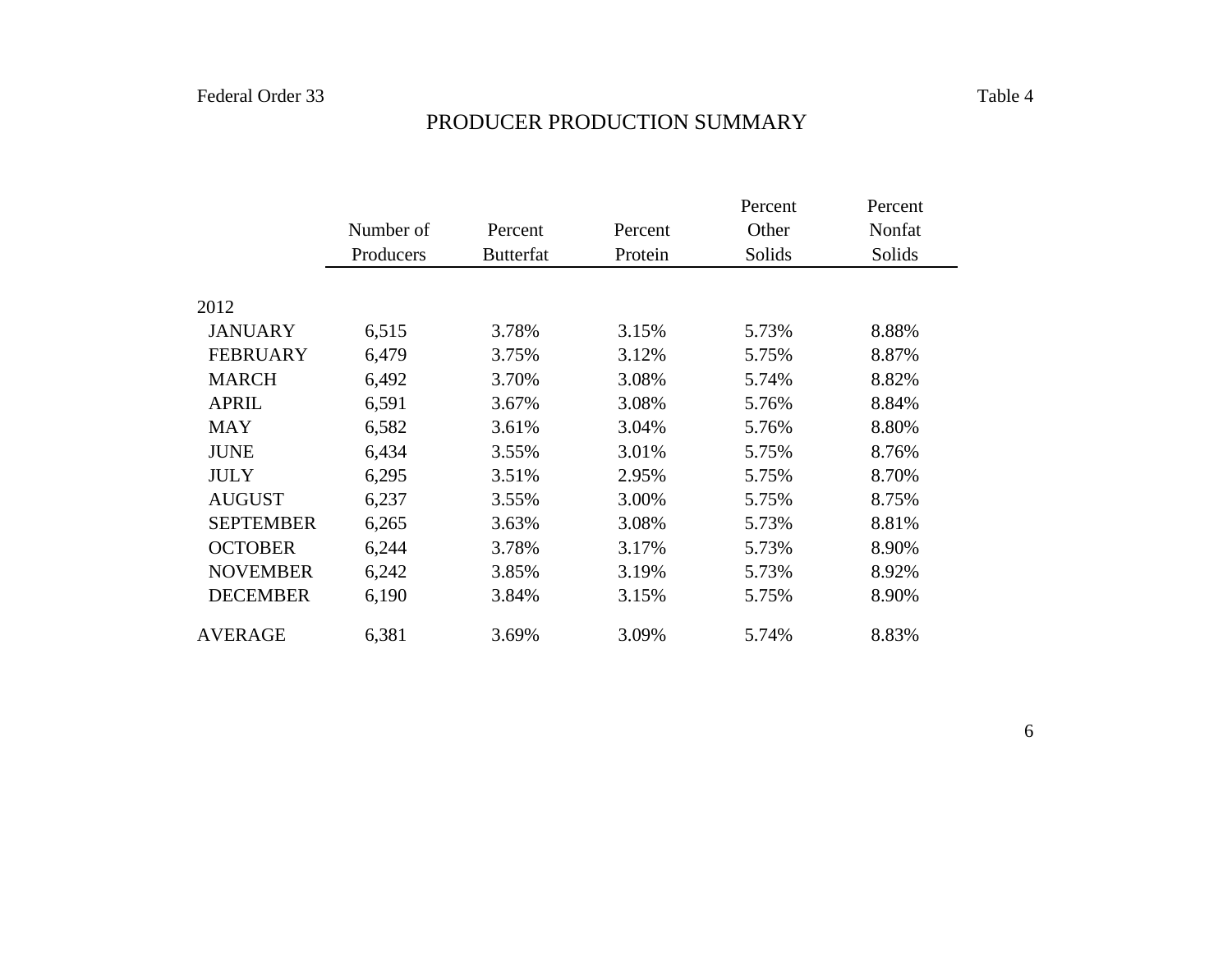# RECEIPTS AT POOL PLANTS

|                  |            | Other FO and         | Producer              |                |           |         |            |
|------------------|------------|----------------------|-----------------------|----------------|-----------|---------|------------|
|                  | Producer   | Unregulated          | <b>Handler Exempt</b> | Pwd./Cond.     | Opening   |         | Total      |
|                  | Receipts   | <b>Supply Plants</b> | and Grade B           | (Skim Equiv.)  | Inventory | Overage | Receipts   |
|                  |            |                      |                       | Pounds $(000)$ |           |         |            |
| 2012             |            |                      |                       |                |           |         |            |
| <b>JANUARY</b>   | 1,522,222  | 18,878               | 894                   | 9,808          | 94,249    | 482     | 1,646,534  |
| <b>FEBRUARY</b>  | 1,469,717  | 16,356               | 890                   | 10,296         | 106,041   | 286     | 1,603,586  |
| <b>MARCH</b>     | 1,557,717  | 19,193               | 994                   | 12,920         | 96,351    | 123     | 1,687,298  |
| <b>APRIL</b>     | 1,543,000  | 16,239               | 1,223                 | 12,170         | 102,360   | 8       | 1,675,001  |
| <b>MAY</b>       | 1,594,105  | 41,295               | 1,611                 | 15,688         | 96,102    | 37      | 1,748,838  |
| <b>JUNE</b>      | 1,414,449  | 15,673               | 1,303                 | 15,445         | 92,510    | 34      | 1,539,414  |
| <b>JULY</b>      | 1,259,260  | 10,727               | 171                   | 14,201         | 83,538    | 15      | 1,367,912  |
| <b>AUGUST</b>    | 1,287,445  | 30,957               | 1,520                 | 20,416         | 88,512    | 75      | 1,428,925  |
| <b>SEPTEMBER</b> | 1,189,836  | 28,466               | 1,601                 | 14,621         | 86,198    | 213     | 1,320,935  |
| <b>OCTOBER</b>   | 1,215,015  | 31,772               | 1,747                 | 17,817         | 102,354   | 163     | 1,368,868  |
| <b>NOVEMBER</b>  | 1,309,286  | 35,185               | 1,460                 | 17,587         | 86,848    | 20      | 1,450,386  |
| <b>DECEMBER</b>  | 1,443,752  | 21,182               | 1,732                 | 9,903          | 94,405    | 123     | 1,571,096  |
| TOTAL 1/         | 16,805,806 | 285,922              | 15,146                | 170,872        | 1,129,470 | 1,578   | 18,408,794 |

1/ Data may not add to total due to rounding.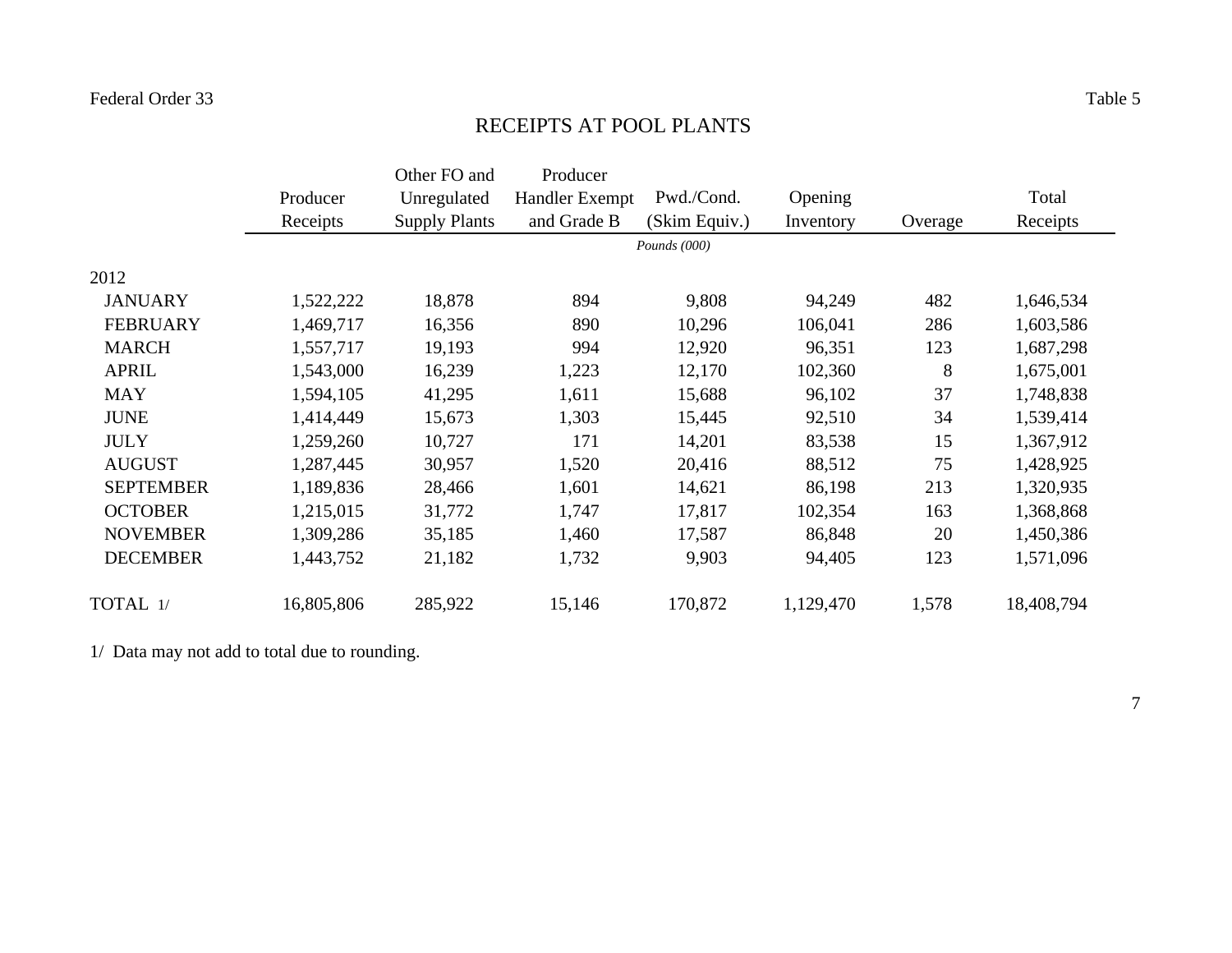# PRODUCER RECEIPTS - BY CLASSIFICATION

|                  | Class I   |          | Class II  |          | Class III |          | Class IV  |          |            |
|------------------|-----------|----------|-----------|----------|-----------|----------|-----------|----------|------------|
|                  |           | Percent  |           | Percent  |           | Percent  |           | Percent  | Total      |
|                  | Pounds    | of Total | Pounds    | of Total | Pounds    | of Total | Pounds    | of Total | Pounds     |
|                  | (000)     |          | (000)     |          | (000)     |          | (000)     |          | (000)      |
| 2012             |           |          |           |          |           |          |           |          |            |
| <b>JANUARY</b>   | 551,640   | 36.2     | 281,515   | 18.5     | 539,799   | 35.5     | 149,268   | 9.8      | 1,522,222  |
| <b>FEBRUARY</b>  | 509,385   | 34.7     | 251,378   | 17.1     | 549,107   | 37.3     | 159,848   | 10.9     | 1,469,717  |
| <b>MARCH</b>     | 534,204   | 34.3     | 265,801   | 17.1     | 600,312   | 38.5     | 157,401   | 10.1     | 1,557,717  |
| <b>APRIL</b>     | 501,017   | 32.5     | 259,310   | 16.8     | 570,039   | 36.9     | 212,633   | 13.8     | 1,543,000  |
| MAY              | 511,569   | 32.1     | 301,556   | 18.9     | 561,213   | 35.2     | 219,767   | 13.8     | 1,594,105  |
| <b>JUNE</b>      | 464,017   | 32.8     | 281,438   | 19.9     | 434,641   | 30.7     | 234,353   | 16.6     | 1,414,449  |
| <b>JULY</b>      | 472,529   | 37.5     | 289,998   | 23.0     | 302,171   | 24.0     | 194,561   | 15.5     | 1,259,260  |
| <b>AUGUST</b>    | 515,257   | 40.0     | 299,711   | 23.3     | 306,139   | 23.8     | 166,378   | 12.9     | 1,287,485  |
| <b>SEPTEMBER</b> | 481,108   | 40.4     | 286,390   | 24.1     | 275,538   | 23.2     | 146,800   | 12.3     | 1,189,836  |
| <b>OCTOBER</b>   | 575,999   | 47.4     | 287,817   | 23.7     | 206,830   | 17.0     | 144,369   | 11.9     | 1,215,015  |
| <b>NOVEMBER</b>  | 560,605   | 42.8     | 225,084   | 17.2     | 322,543   | 24.6     | 201,054   | 15.4     | 1,309,286  |
| <b>DECEMBER</b>  | 540,266   | 37.4     | 211,872   | 14.7     | 422,554   | 29.3     | 269,059   | 18.6     | 1,443,752  |
| TOTAL 1/         | 6,217,598 | 37.0     | 3,241,871 | 19.3     | 5,090,886 | 30.3     | 2,255,491 | 13.4     | 16,805,846 |

1/ Data may not add to totals due to rounding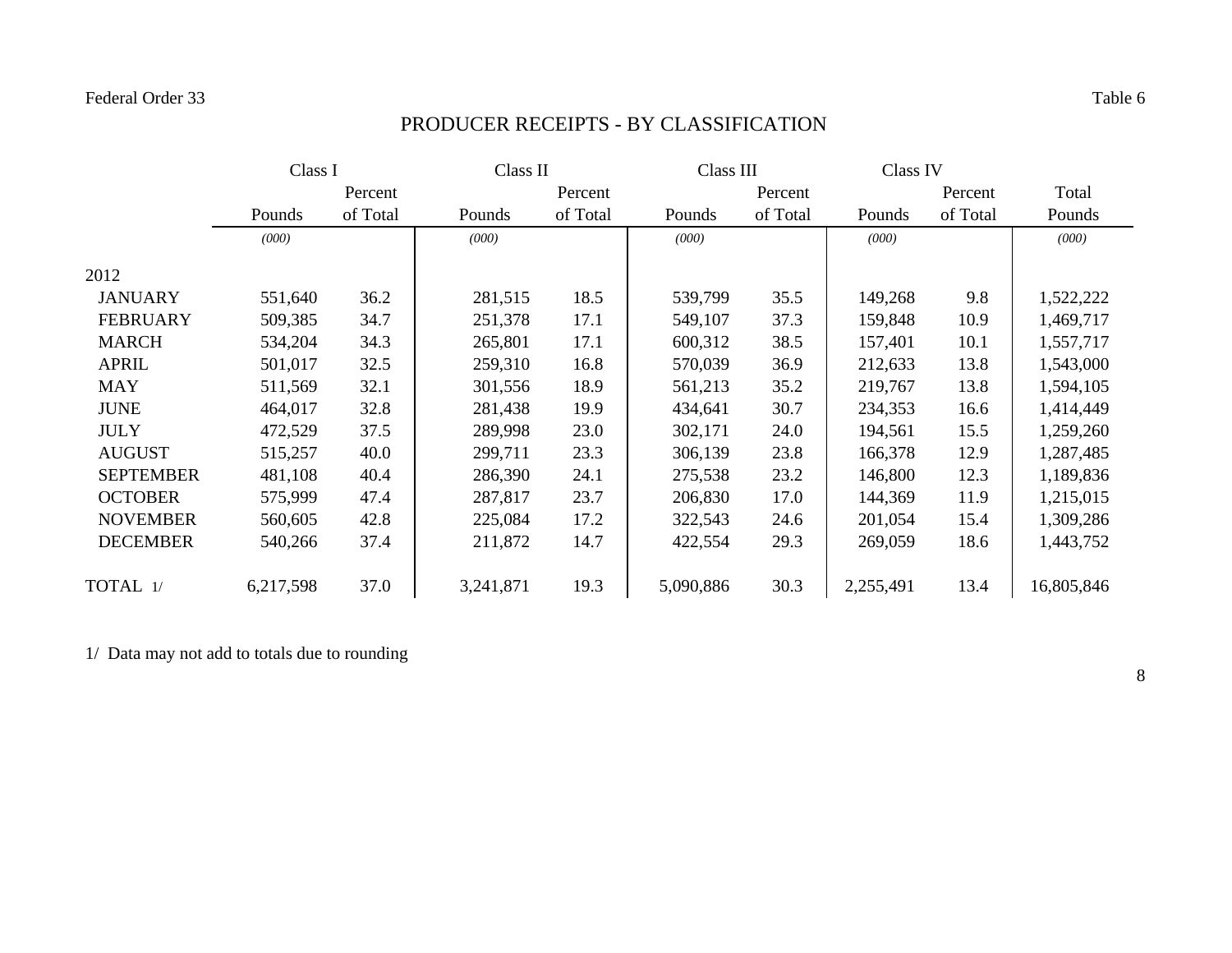# PRODUCER SKIM RECEIPTS - BY CLASSIFICATION

|                  | Class I   |          |           | Class II |           | Class III |           | Class IV |                    |
|------------------|-----------|----------|-----------|----------|-----------|-----------|-----------|----------|--------------------|
|                  |           | Percent  |           | Percent  |           | Percent   |           | Percent  | Total              |
|                  | Pounds    | of Total | Pounds    | of Total | Pounds    | of Total  | Pounds    | of Total | <b>Skim Pounds</b> |
|                  | (000)     |          | (000)     |          | (000)     |           | (000)     |          | (000)              |
| 2012             |           |          |           |          |           |           |           |          |                    |
| <b>JANUARY</b>   | 542,222   | 37.0     | 266,320   | 18.2     | 519,361   | 35.5      | 136,781   | 9.3      | 1,464,683          |
| <b>FEBRUARY</b>  | 500,560   | 35.4     | 236,811   | 16.7     | 528,706   | 37.4      | 148,458   | 10.5     | 1,414,535          |
| <b>MARCH</b>     | 525,012   | 35.0     | 250,188   | 16.7     | 578,457   | 38.6      | 146,488   | 9.8      | 1,500,145          |
| <b>APRIL</b>     | 492,466   | 33.1     | 242,957   | 16.3     | 548,924   | 36.9      | 201,983   | 13.6     | 1,486,329          |
| <b>MAY</b>       | 502,801   | 32.7     | 282,724   | 18.4     | 540,487   | 35.2      | 210,616   | 13.7     | 1,536,628          |
| <b>JUNE</b>      | 455,658   | 33.4     | 263,734   | 19.3     | 418,732   | 30.7      | 226,103   | 16.6     | 1,364,228          |
| <b>JULY</b>      | 463,992   | 38.2     | 272,350   | 22.4     | 290,621   | 23.9      | 188,060   | 15.5     | 1,215,022          |
| <b>AUGUST</b>    | 506,236   | 40.8     | 281,963   | 22.7     | 293,464   | 23.6      | 160,171   | 12.9     | 1,241,834          |
| <b>SEPTEMBER</b> | 472,942   | 41.2     | 271,051   | 23.6     | 263,795   | 23.0      | 138,846   | 12.1     | 1,146,634          |
| <b>OCTOBER</b>   | 565,967   | 48.4     | 269,695   | 23.1     | 197,066   | 16.9      | 136,324   | 11.7     | 1,169,053          |
| <b>NOVEMBER</b>  | 550,623   | 43.7     | 209,405   | 16.6     | 308,186   | 24.5      | 190,701   | 15.1     | 1,258,915          |
| <b>DECEMBER</b>  | 530,337   | 38.2     | 198,082   | 14.3     | 404,725   | 29.2      | 255,193   | 18.4     | 1,388,338          |
| TOTAL 1/         | 6,108,817 | 37.7     | 3,045,280 | 18.8     | 4,892,524 | 30.2      | 2,139,722 | 13.2     | 16,186,343         |

1/ Data may not add to totals due to rounding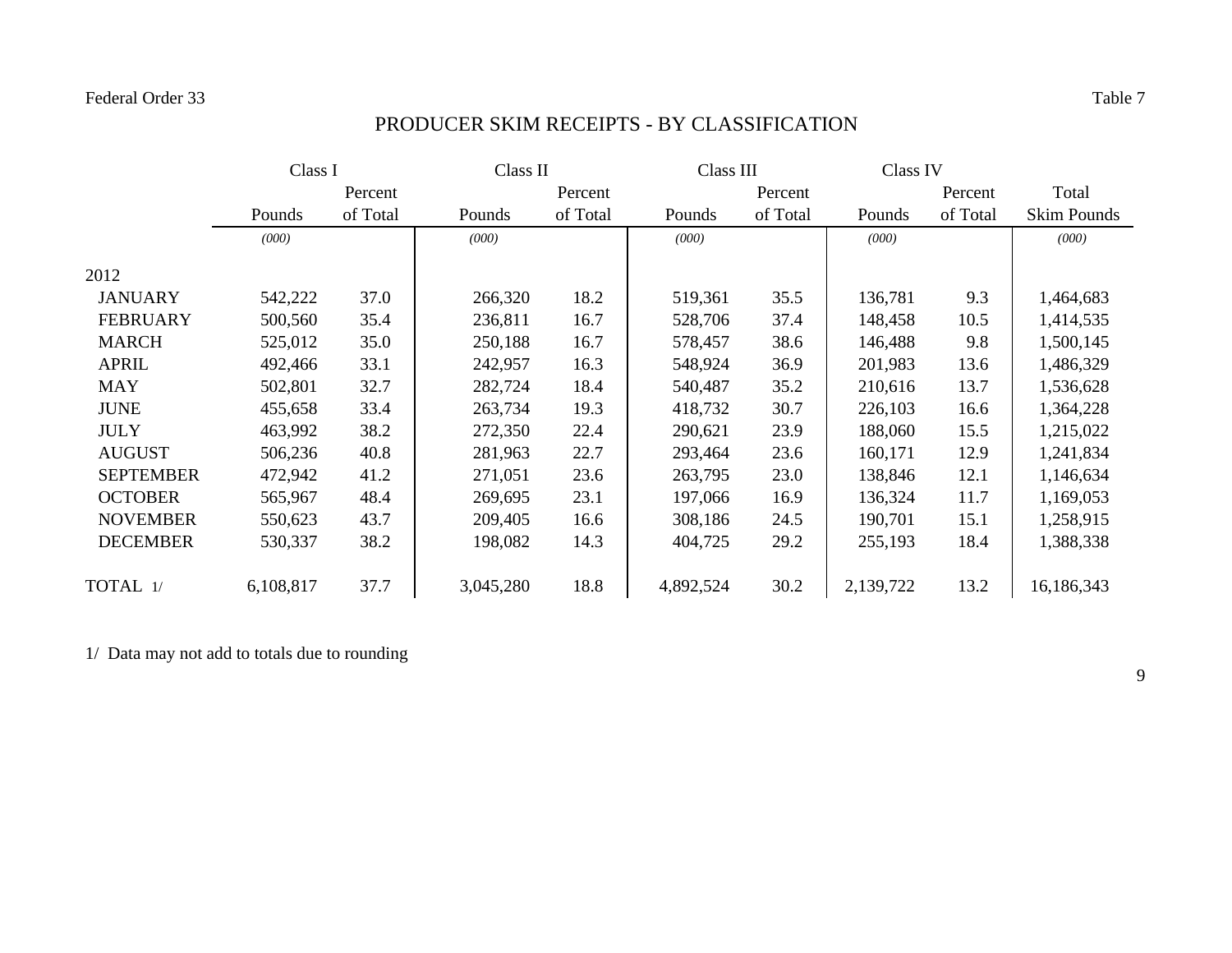# RECEIPTS OF PRODUCER BUTTERFAT - BY CLASSIFICATION

|                  |         | Class I  |         | Class II |         | Class III |         | Class IV |                        |
|------------------|---------|----------|---------|----------|---------|-----------|---------|----------|------------------------|
|                  |         | Percent  |         | Percent  |         | Percent   |         | Percent  | <b>Total Butterfat</b> |
|                  | Pounds  | of Total | Pounds  | of Total | Pounds  | of Total  | Pounds  | of Total | Pounds                 |
|                  | (000)   |          | (000)   |          | (000)   |           | (000)   |          | (000)                  |
| 2012             |         |          |         |          |         |           |         |          |                        |
| <b>JANUARY</b>   | 9,419   | 16.4     | 15,195  | 26.4     | 20,438  | 35.5      | 12,487  | 21.7     | 57,539                 |
| <b>FEBRUARY</b>  | 8,824   | 16.0     | 14,567  | 26.4     | 20,401  | 37.0      | 11,390  | 20.6     | 55,183                 |
| <b>MARCH</b>     | 9,192   | 16.0     | 15,613  | 27.1     | 21,855  | 38.0      | 10,913  | 19.0     | 57,572                 |
| <b>APRIL</b>     | 8,552   | 15.1     | 16,353  | 28.9     | 21,115  | 37.3      | 10,651  | 18.8     | 56,671                 |
| <b>MAY</b>       | 8,768   | 15.3     | 18,832  | 32.8     | 20,726  | 36.1      | 9,151   | 15.9     | 57,477                 |
| <b>JUNE</b>      | 8,359   | 16.6     | 17,704  | 35.3     | 15,909  | 31.7      | 8,250   | 16.4     | 50,222                 |
| <b>JULY</b>      | 8,538   | 19.3     | 17,649  | 39.9     | 11,550  | 26.1      | 6,501   | 14.7     | 44,238                 |
| <b>AUGUST</b>    | 9,022   | 19.8     | 17,748  | 38.9     | 12,675  | 27.8      | 6,207   | 13.6     | 45,652                 |
| <b>SEPTEMBER</b> | 8,165   | 18.9     | 15,340  | 35.5     | 11,743  | 27.2      | 7,955   | 18.4     | 43,202                 |
| <b>OCTOBER</b>   | 10,032  | 21.8     | 18,122  | 39.4     | 9,764   | 21.2      | 8,045   | 17.5     | 45,963                 |
| <b>NOVEMBER</b>  | 9,982   | 19.8     | 15,679  | 31.1     | 14,356  | 28.5      | 10,353  | 20.6     | 50,370                 |
| <b>DECEMBER</b>  | 9,929   | 17.9     | 13,790  | 24.9     | 17,829  | 32.2      | 13,866  | 25.0     | 55,414                 |
| TOTAL 1/         | 108,781 | 17.6     | 196,591 | 31.7     | 198,362 | 32.0      | 115,769 | 18.7     | 619,503                |

1/ Data may not add to totals due to rounding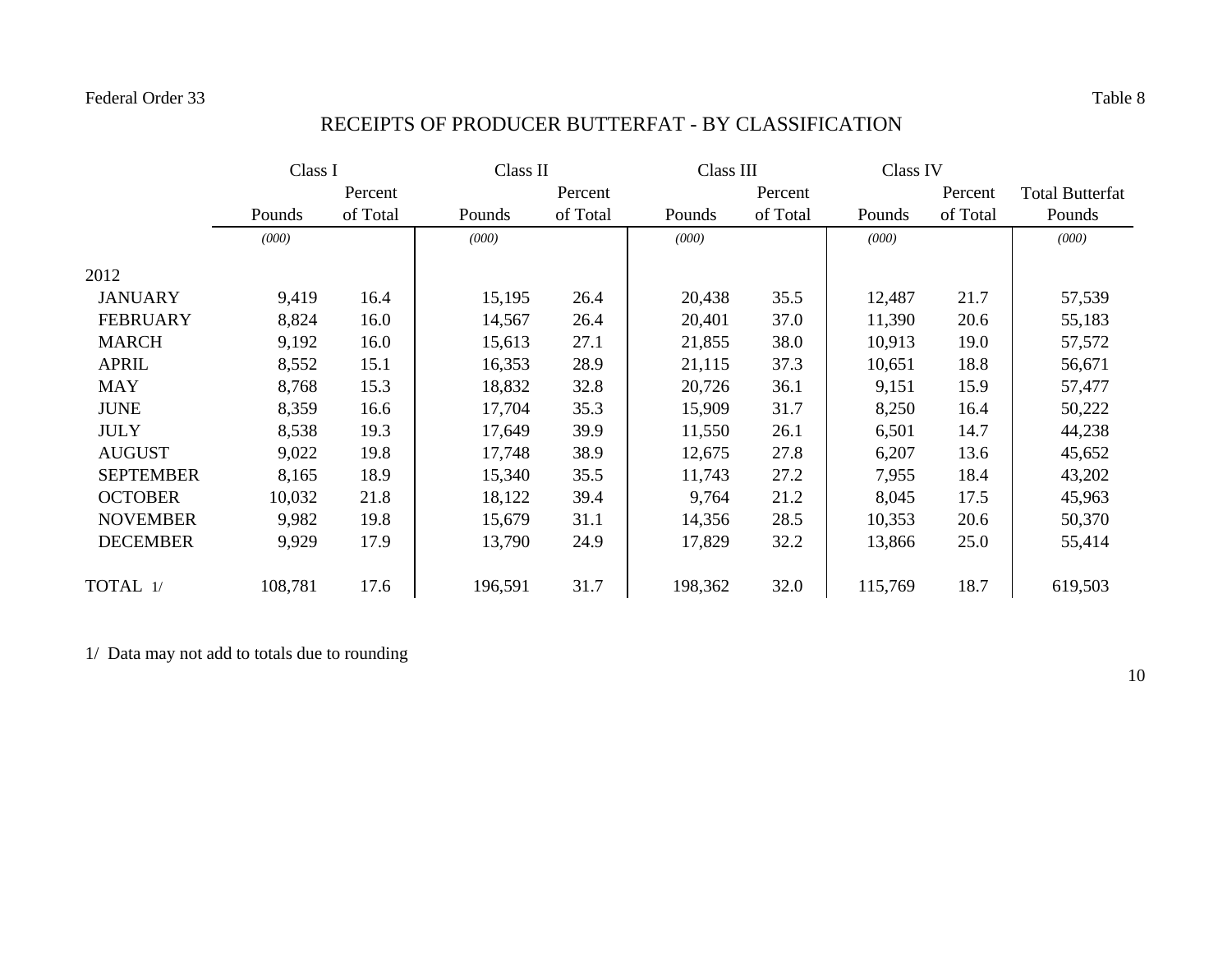#### CLASS I DISPOSITION AT POOL PLANTS

|                  | Whole<br>Milk | Flavor<br>Milk | 2%<br>Milk | 1%<br>Milk | 1/2%<br>Milk | Flavor<br>Lowfat | <b>Fat Free</b><br>Milk | <b>Buttermilk</b> | Eggnog   | Bulk<br><b>Sales</b> | Shrinkage | Ending<br>Inventory | Total     |
|------------------|---------------|----------------|------------|------------|--------------|------------------|-------------------------|-------------------|----------|----------------------|-----------|---------------------|-----------|
|                  |               |                |            |            |              |                  | Pounds $(000)$          |                   |          |                      |           |                     |           |
| 2012             |               |                |            |            |              |                  |                         |                   |          |                      |           |                     |           |
| <b>JANUARY</b>   | 111,877       | 6,467          | 216,605    | 56,622     | 7,704        | 59,989           | 76.916                  | 4,027             | 60       | 5,227                | 1,686     | 60,883              | 608,064   |
| <b>FEBRUARY</b>  | 103,801       | 6,733          | 197,190    | 52,634     | 7,051        | 62,881           | 71.057                  | 3,991             | 2/       | 6,887                | 1,055     | 61,619              | 574,901   |
| <b>MARCH</b>     | 108,211       | 7,070          | 208,587    | 55,584     | 7,312        | 65,260           | 75,011                  | 4,307             | 23       | 8,240                | 2,567     | 56,996              | 599,166   |
| <b>APRIL</b>     | 103,618       | 6,518          | 197,714    | 52,133     | 6,962        | 61,725           | 70,651                  | 4,074             | 2/       | 2,642                | 1,853     | 53,616              | 561,506   |
| <b>MAY</b>       | 103,974       | 6,825          | 203,746    | 50,116     | 7,068        | 63,118           | 71,333                  | 4,170             | 2/       | 3,061                | 1,892     | 52,334              | 567,637   |
| <b>JUNE</b>      | 99,762        | 6,084          | 196,044    | 46,981     | 6,816        | 39,403           | 65,120                  | 3,797             | 2/       | 2,387                | 1,804     | 50,231              | 518,428   |
| <b>JULY</b>      | 101,976       | 6,373          | 199,065    | 45,135     | 7,028        | 38,858           | 64,871                  | 4,116             | $\Omega$ | 2,371                | 1,939     | 54,408              | 526,139   |
| <b>AUGUST</b>    | 108,374       | 7,021          | 210,190    | 50,963     | 7,193        | 54,588           | 69,057                  | 4,246             | $\theta$ | 1,739                | 2,170     | 57,991              | 573,532   |
| <b>SEPTEMBER</b> | 100,523       | 6,739          | 192,745    | 51,851     | 6,770        | 65,290           | 65,649                  | 3,255             | 86       | 964                  | 1,940     | 48,186              | 543,998   |
| <b>OCTOBER</b>   | 120,876       | 7,256          | 221,849    | 62,334     | 6,915        | 72,858           | 76,961                  | 4,503             | 1,228    | 1,327                | 2,384     | 53,569              | 632,059   |
| <b>NOVEMBER</b>  | 117,965       | 6,963          | 219,604    | 57,336     | 6,670        | 62,392           | 73.920                  | 4,989             | 5,878    | 858                  | 1,848     | 61,544              | 619,966   |
| <b>DECEMBER</b>  | 119,707       | 6,196          | 222,830    | 57,303     | 6,688        | 57,564           | 73,932                  | 4,845             | 7,300    | 1,038                | 1,157     | 49,598              | 608,158   |
| TOTAL 1/         | 1,300,665     | 80,245         | 2,486,169  | 638,991    | 84,178       | 703,926          | 854,477                 | 50,318            | 14,574   | 36,741               | 22,294    | 660,975             | 6,933,554 |

1/ Data may not add to totals due to rounding.

2/ Restricted, included in 2% Reduced Fat Milk.

11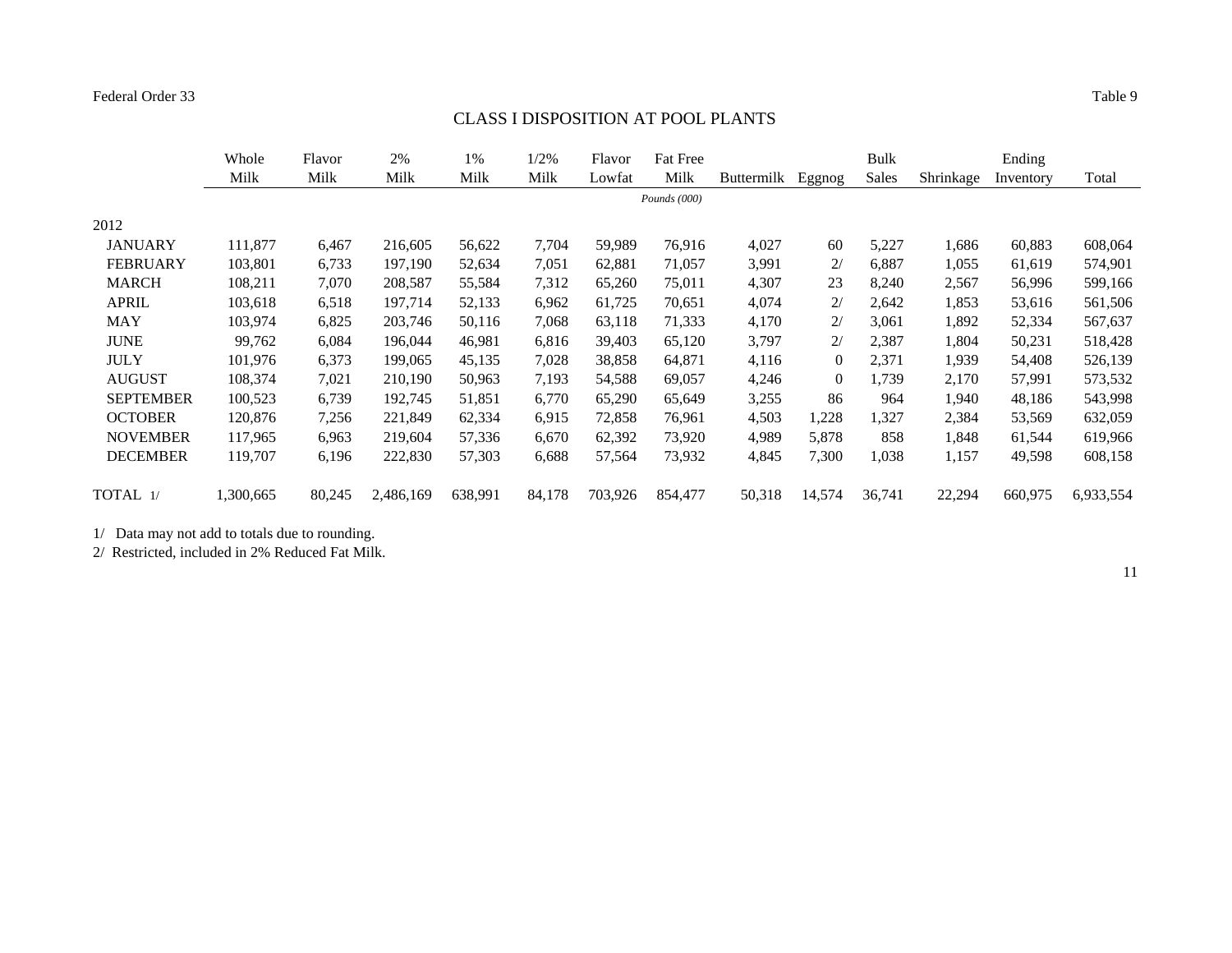# CLASS II DISPOSITION AT POOL PLANTS

|                  |         | Sour Cream        |         | Ice Cream     |                |                  |                  |              |           |
|------------------|---------|-------------------|---------|---------------|----------------|------------------|------------------|--------------|-----------|
|                  |         | Dips, Yogurt      | Cottage | Mix, Conds. & | Skim           |                  | Livestock        | Transfers to |           |
|                  | Cream   | & CL II Beverages | Cheese  | Comm. Foods   | Equiv.         | Shrinkage        | Feed & Dump      | Other Orders | Total     |
|                  |         |                   |         |               | Pounds $(000)$ |                  |                  |              |           |
| 2012             |         |                   |         |               |                |                  |                  |              |           |
| <b>JANUARY</b>   | 11,164  | 160,912           | 39,731  | 65,574        | 7,197          | 2/               | $\mathbf{0}$     | 6,255        | 290,833   |
| <b>FEBRUARY</b>  | 10,856  | 138,310           | 32,094  | 68,811        | 7,895          | $\boldsymbol{0}$ | $\boldsymbol{0}$ | 5,227        | 263,193   |
| <b>MARCH</b>     | 10,862  | 156,841           | 34,811  | 61,742        | 10,736         | $\overline{0}$   | $\boldsymbol{0}$ | 5,995        | 280,986   |
| <b>APRIL</b>     | 11,131  | 130,406           | 35,946  | 79,269        | 10,411         | 541              | $\boldsymbol{0}$ | 5,799        | 273,504   |
| <b>MAY</b>       | 11,299  | 155,663           | 35,841  | 95,503        | 12,940         | 1,819            | $\boldsymbol{0}$ | 8,297        | 321,362   |
| <b>JUNE</b>      | 9,124   | 140,414           | 32,522  | 90,696        | 12,064         | 1,268            | $\boldsymbol{0}$ | 11,258       | 297,346   |
| <b>JULY</b>      | 7,967   | 145,818           | 36,109  | 90,604        | 12,032         | 825              | $\overline{0}$   | 11,571       | 304,924   |
| <b>AUGUST</b>    | 8,996   | 163,257           | 35,523  | 84,833        | 10,911         | 11,752           | 1,281            | 4,735        | 321,287   |
| <b>SEPTEMBER</b> | 9,980   | 162,023           | 31,704  | 66,515        | 8,391          | 10,744           | 1,047            | 6,954        | 297,359   |
| <b>OCTOBER</b>   | 12,837  | 164,746           | 36,651  | 66,960        | 8,866          | 12,911           | 1,326            | 4,605        | 308,903   |
| <b>NOVEMBER</b>  | 11,660  | 132,741           | 28,526  | 52,057        | 7,163          | 472              | $\overline{0}$   | 5,063        | 237,681   |
| <b>DECEMBER</b>  | 9,982   | 126,496           | 28,880  | 42,550        | 6,615          | 887              | $\boldsymbol{0}$ | 4,660        | 220,070   |
| TOTAL 1/         | 125,855 | 1,777,628         | 408,337 | 865,114       | 115,222        | 41,219           | 3,654            | 80,419       | 3,417,448 |

1/ Data may not add to totals due to rounding.

2/ Restricted data, combined with Sour Cream, Dips and Yogurt.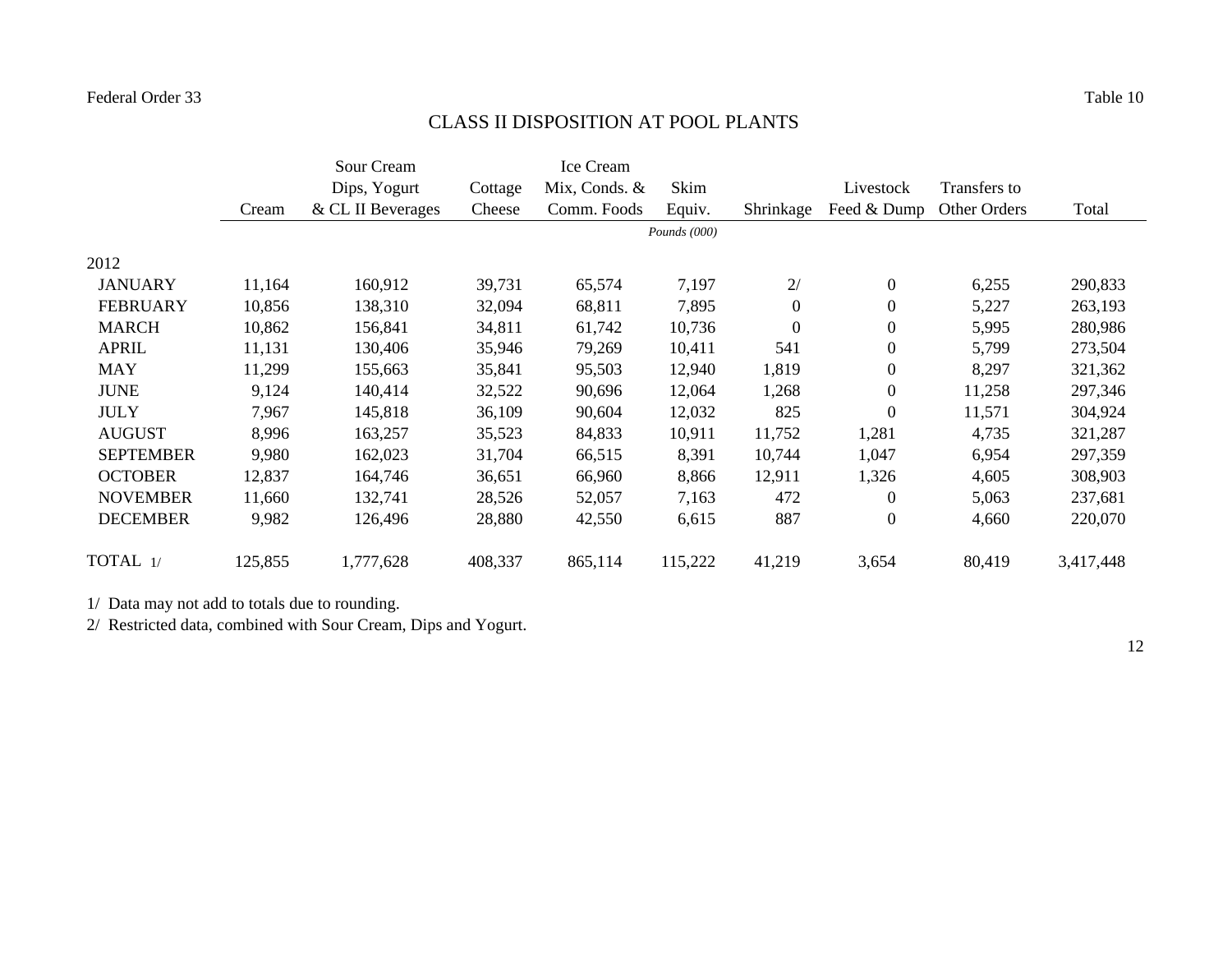|                  |           | Transfers to        |                | Livestock Feed   |           |  |
|------------------|-----------|---------------------|----------------|------------------|-----------|--|
|                  | Cheese    | <b>Other Orders</b> | Shrinkage      | & Dump           | Total     |  |
|                  |           |                     | Pounds (000)   |                  |           |  |
| 2012             |           |                     |                |                  |           |  |
| <b>JANUARY</b>   | 543,734   | 1,061               | $\theta$       | $\overline{0}$   | 544,795   |  |
| <b>FEBRUARY</b>  | 551,132   | 2,019               | $\theta$       | $\overline{0}$   | 553,151   |  |
| <b>MARCH</b>     | 599,220   | 2,257               | $\overline{0}$ | $\overline{0}$   | 601,478   |  |
| <b>APRIL</b>     | 575,045   | 162                 | $\overline{0}$ | $\overline{0}$   | 575,207   |  |
| <b>MAY</b>       | 567,306   | 125                 | $\overline{0}$ | $\overline{0}$   | 567,431   |  |
| <b>JUNE</b>      | 437,851   | 1,198               | $\overline{0}$ | $\overline{0}$   | 439,049   |  |
| <b>JULY</b>      | 301,753   | 625                 | $\overline{0}$ | $\overline{0}$   | 302,377   |  |
| <b>AUGUST</b>    | 331,897   | 368                 | $\overline{0}$ | $\overline{0}$   | 332,265   |  |
| <b>SEPTEMBER</b> | 299,049   | 96                  | $\overline{0}$ | $\overline{0}$   | 299,145   |  |
| <b>OCTOBER</b>   | 232,550   | 4                   | $\Omega$       | $\overline{0}$   | 232,554   |  |
| <b>NOVEMBER</b>  | 345,870   | 579                 | $\Omega$       | $\overline{0}$   | 346,449   |  |
| <b>DECEMBER</b>  | 426,561   | 45                  | $\overline{0}$ | $\overline{0}$   | 426,606   |  |
| TOTAL 1/         | 5,211,968 | 8,538               | $\overline{0}$ | $\boldsymbol{0}$ | 5,220,507 |  |

# CLASS III DISPOSITION AT POOL PLANTS

1/ Data may not add to totals due to rounding.

13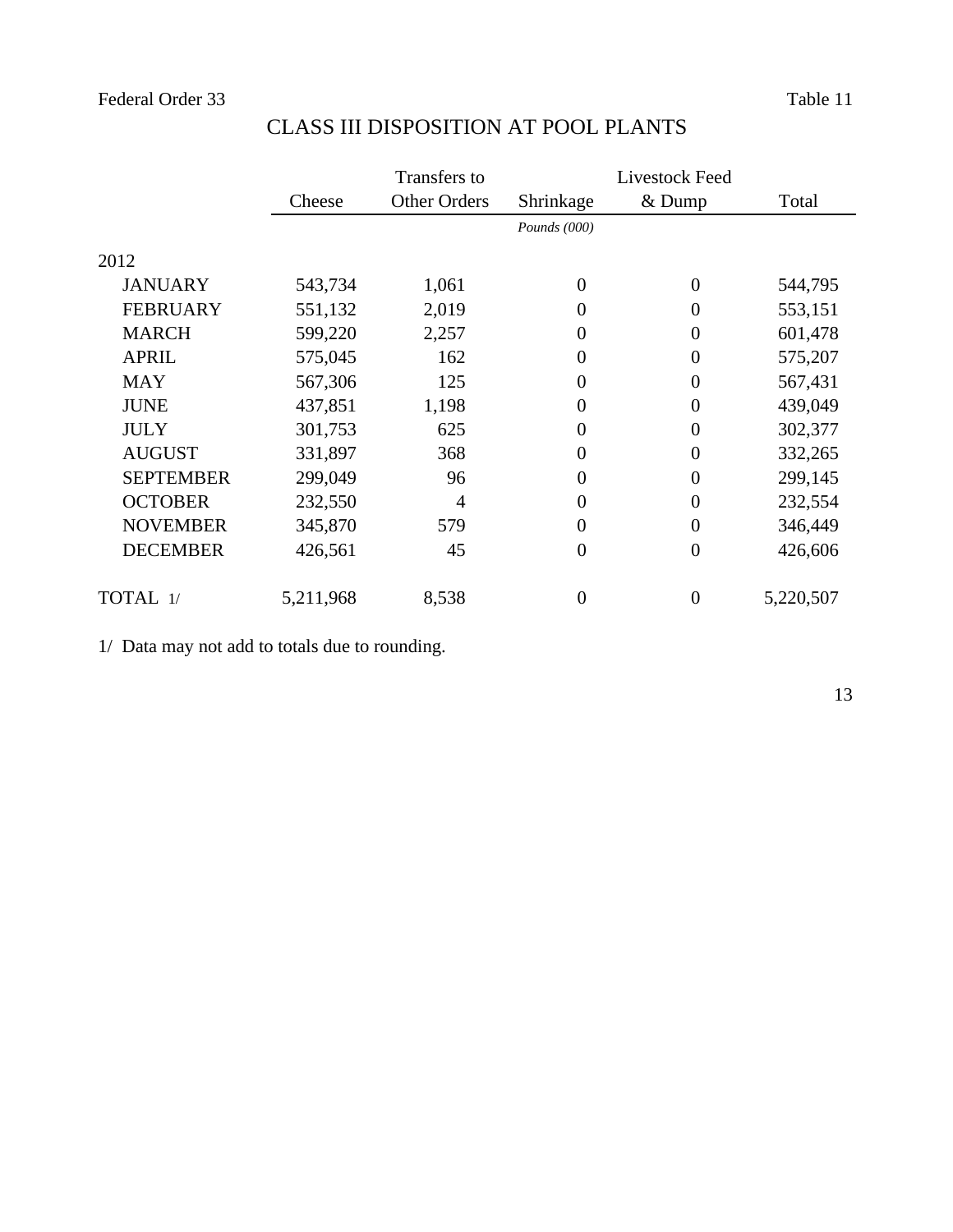# CLASS IV DISPOSITION AT POOL PLANTS

|                  |               | Whole   | Nonfat Dry Milk |                | Skim           | Transfers |           |                  |           |
|------------------|---------------|---------|-----------------|----------------|----------------|-----------|-----------|------------------|-----------|
|                  |               | Milk    | Condensed       | Livestock Feed | Equiv.         | To Other  | Ending    |                  |           |
|                  | <b>Butter</b> | Powder  | & Evaporated    | & Dump         | Used to        | Orders    | Inventory | Shrinkage        | Total     |
|                  |               |         |                 |                | Pounds $(000)$ |           |           |                  |           |
| 2012             |               |         |                 |                |                |           |           |                  |           |
| <b>JANUARY</b>   | 27,156        | 9,475   | 91,589          | 1,730          | 2,282          | 15,043    | 45,109    | 10,457           | 202,842   |
| <b>FEBRUARY</b>  | 37,653        | 11,326  | 92,802          | 1,542          | 1,985          | 17,251    | 40,921    | 8,862            | 212,341   |
| <b>MARCH</b>     | 45,074        | 8,900   | 80,762          | 2,209          | 1,898          | 17,308    | 38,007    | 11,511           | 205,669   |
| <b>APRIL</b>     | 47,815        | 8,382   | 137,611         | 1,793          | 1,566          | 14,043    | 41,822    | 11,752           | 264,784   |
| <b>MAY</b>       | 38,328        | 13,121  | 168,414         | 1,599          | 2,072          | 13,007    | 41,164    | 14,703           | 292,408   |
| <b>JUNE</b>      | 34,376        | 15,252  | 177,762         | 1,542          | 1,828          | 5,942     | 35,275    | 12,614           | 284,591   |
| <b>JULY</b>      | 29,210        | 13,240  | 138,441         | 1,872          | 1,981          | 5,816     | 32,217    | 11,694           | 234,471   |
| <b>AUGUST</b>    | 16,127        | 11,202  | 141,102         | $\overline{0}$ | 1,896          | 3,959     | 27,555    | $\boldsymbol{0}$ | 201,841   |
| <b>SEPTEMBER</b> | 14,757        | 11,237  | 96,029          | $\overline{0}$ | 1,642          | 6,475     | 50,293    | $\boldsymbol{0}$ | 180,433   |
| <b>OCTOBER</b>   | 17,666        | 15,280  | 122,929         | $\overline{0}$ | 2,267          | 3,992     | 33,218    | $\boldsymbol{0}$ | 195,352   |
| <b>NOVEMBER</b>  | 22,374        | 10,743  | 153,171         | 1,165          | 2,906          | 10,384    | 32,963    | 12,555           | 246,260   |
| <b>DECEMBER</b>  | 26,876        | 10,360  | 198,336         | 1,186          | 2,302          | 21,721    | 43,655    | 11,828           | 316,264   |
| TOTAL 1/         | 357,412       | 138,518 | 1,598,948       | 14,636         | 24,626         | 134,941   | 462,197   | 105,977          | 2,837,255 |

1/ Data may not add to totals due to rounding.

14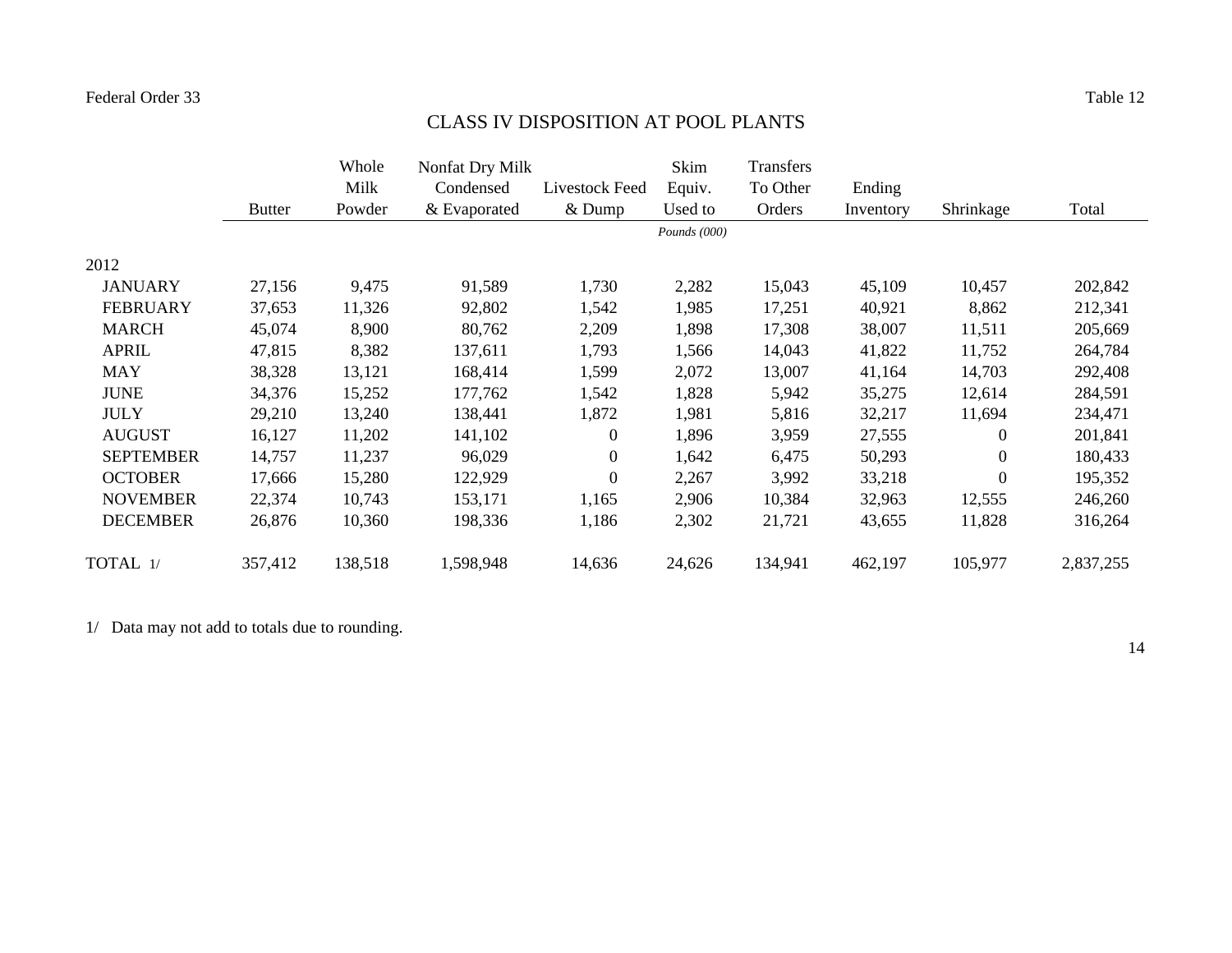#### Table 13

#### MIDEAST RECEIPTS OF PRODUCER MILK BY STATE

|                  | <b>ILLINOIS</b> | <b>INDIANA</b> | <b>IOWA</b>      | <b>KENTUCKY</b>      | <b>MARYLAND 1/</b> | <b>MICHIGAN</b> |
|------------------|-----------------|----------------|------------------|----------------------|--------------------|-----------------|
| 2012             |                 |                | Pounds           |                      |                    |                 |
| <b>JANUARY</b>   | 8,480,635       | 185,796,185    | 2/               | 1,931,773            | 3,668,416          | 639,267,670     |
| <b>FEBRUARY</b>  | 11,454,673      | 179,418,301    | 2/               | 1,753,465            | 3,442,086          | 616,193,047     |
| <b>MARCH</b>     | 10,829,015      | 183,286,406    | 2/               | 2,102,447            | 3,768,362          | 657,888,020     |
| <b>APRIL</b>     | 10,730,791      | 184,204,691    | 2/               | 2,229,779            | 3,700,374          | 658,348,003     |
| <b>MAY</b>       | 10,859,549      | 190,726,804    | 2/               | 2,240,758            | 3,787,034          | 687,080,679     |
| <b>JUNE</b>      | 3,002,562       | 174,513,532    | 26,317           | 555,085              | 3,668,106          | 655,983,716     |
| <b>JULY</b>      | 1,378,414       | 161,529,718    | $\boldsymbol{0}$ | 233,535              | 3,697,590          | 608,519,963     |
| <b>AUGUST</b>    | 1,784,814       | 161,583,799    | $\mathbf{0}$     | 259,270              | 3,688,032          | 651,198,652     |
| <b>SEPTEMBER</b> | 1,318,805       | 156,236,283    | 72,311           | 297,212              | 3,519,808          | 584,273,074     |
| <b>OCTOBER</b>   | 1,541,307       | 160,234,073    | $\overline{0}$   | 299,020              | 3,455,847          | 558,120,594     |
| <b>NOVEMBER</b>  | 1,749,187       | 162,535,787    | 75,110           | 328,885              | 3,621,461          | 621,846,187     |
| <b>DECEMBER</b>  | 1,883,470       | 183,930,336    | 76,133           | 521,198              | 3,872,467          | 688, 652, 366   |
| <b>TOTAL</b>     | 65,013,222      | 2,083,995,915  | 249,871          | 12,752,427           | 43,889,583         | 7,627,371,971   |
| <b>AVERAGE</b>   | 5,417,769       | 173,666,326    | 35,696           | 1,062,702            | 3,657,465          | 635,614,331     |
|                  | <b>NEW YORK</b> | OHIO           | PENNSYLVANIA     | <b>WEST VIRGINIA</b> | <b>WISCONSIN</b>   | OTHER 3/        |
| 2012             |                 |                | Pounds           |                      |                    |                 |
| <b>JANUARY</b>   | 135,101,900     | 349,146,386    | 99,065,352       | 3,600,334            | 83,404,051         | 12,769,683      |
| <b>FEBRUARY</b>  | 127,345,291     | 341,287,331    | 94,979,002       | 3,515,625            | 80,448,813         | 9,931,075       |
| <b>MARCH</b>     | 138,079,170     | 358,839,336    | 102,802,763      | 3,895,194            | 87,095,446         | 8,968,649       |
| <b>APRIL</b>     | 135,185,926     | 354,611,119    | 100,875,601      | 3,951,265            | 85,133,912         | 4,042,097       |
| <b>MAY</b>       | 139,041,502     | 361,647,821    | 102,891,166      | 3,961,978            | 85,334,195         | 5,838,178       |
| <b>JUNE</b>      | 132,989,105     | 335,695,730    | 96,974,919       | 2,730,622            | 7,758,394          | 517,778         |
| <b>JULY</b>      | 134, 342, 478   | 272,655,983    | 69,835,815       | 2,617,062            | 1,062,699          | 3,062,987       |
| <b>AUGUST</b>    | 96,454,885      | 271,421,864    | 91,928,036       | 2,495,565            | 3,971,131          | 2,585,685       |
| <b>SEPTEMBER</b> | 91,691,818      | 256,783,135    | 86,676,940       | 2,136,758            | 6,428,975          | 364,543         |
| <b>OCTOBER</b>   | 92,805,689      | 307,893,544    | 85,233,223       | 1,870,184            | 3,403,772          | 409,893         |
| <b>NOVEMBER</b>  | 90,059,839      | 319,583,269    | 85,635,096       | 1,866,904            | 21,455,028         | 523,973         |
| <b>DECEMBER</b>  | 54,881,822      | 378,131,691    | 92,978,488       | 2164245              | 36,314,220         | 542,334         |
| <b>TOTAL</b>     | 1,367,979,425   | 3,907,697,209  | 1,109,876,401    | 34,805,736           | 501,810,636        | 49,556,875      |
| <b>AVERAGE</b>   | 113,998,285     | 325,641,434    | 92,489,700       | 2,900,478            | 41,817,553         | 4.129.740       |

1/ Includes restricted Massachusetts counties.

2/ Restricted included with Illinois.

3/ 'Other' includes North Carolina, New Mexico, Minnesota, Missouri, Texas and Virginia.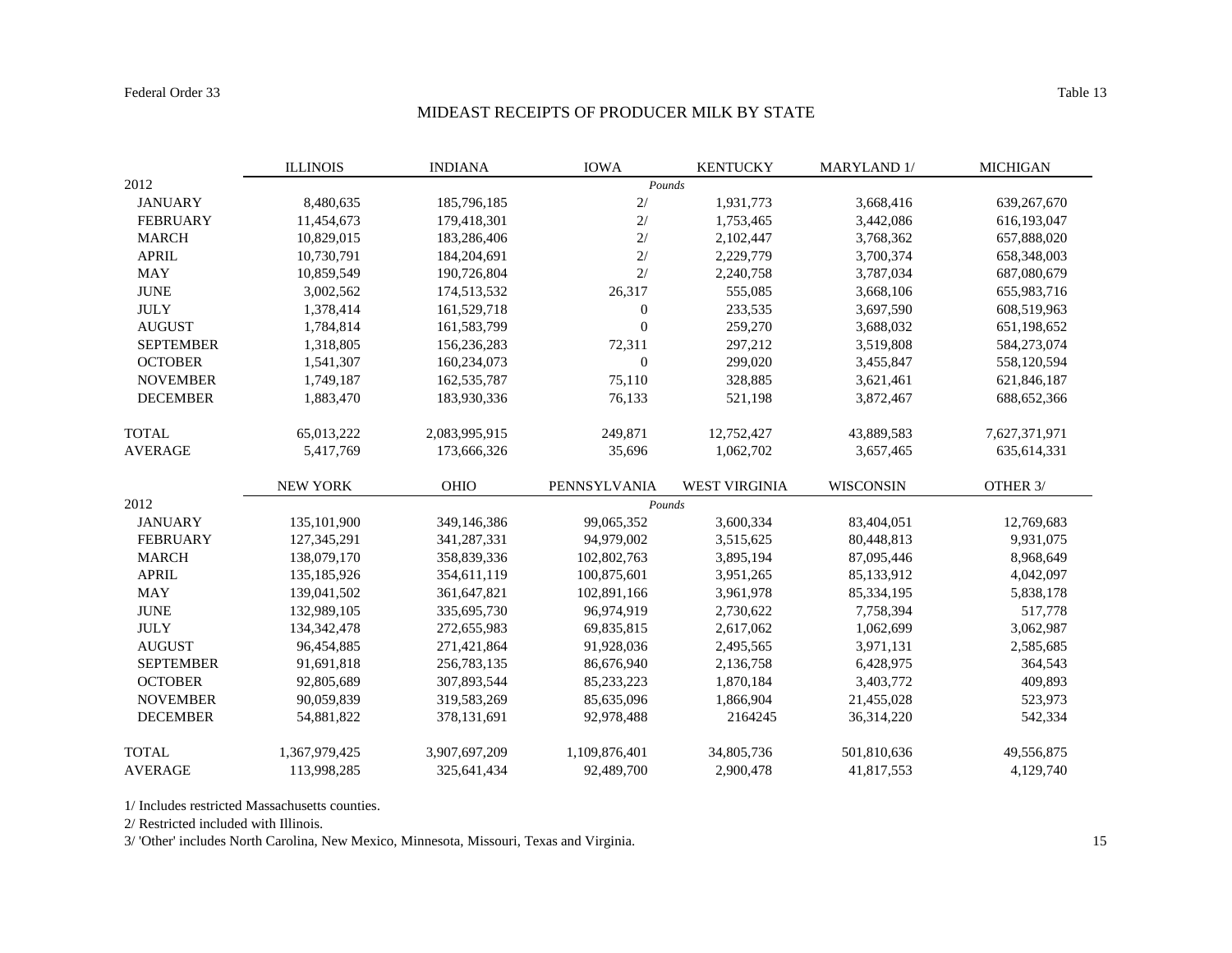#### Table 14

#### MIDEAST NUMBER OF PRODUCERS BY STATE

|                  | <b>ILLINOIS</b> | <b>INDIANA</b> | <b>IOWA</b>      | <b>KENTUCKY</b> | MARYLAND 1/ | <b>MICHIGAN</b> |
|------------------|-----------------|----------------|------------------|-----------------|-------------|-----------------|
| 2012             |                 |                |                  |                 |             |                 |
| <b>JANUARY</b>   | 36              | 1,110          | $2/$             | 46              | 42          | 1,755           |
| <b>FEBRUARY</b>  | 36              | 1,103          | $2/$             | 43              | 41          | 1,747           |
| <b>MARCH</b>     | 37              | 1,109          | $2/$             | 38              | 39          | 1,739           |
| <b>APRIL</b>     | 36              | 1,090          | $2/$             | 97              | 42          | 1,742           |
| <b>MAY</b>       | 36              | 1,103          | 2/               | 89              | 41          | 1,732           |
| <b>JUNE</b>      | 30              | 1,098          | 11               | 52              | 41          | 1,731           |
| <b>JULY</b>      | 24              | 1,099          | $\boldsymbol{0}$ | 23              | 38          | 1,722           |
| <b>AUGUST</b>    | 24              | 1,084          | $\boldsymbol{0}$ | 11              | 42          | 1,717           |
| <b>SEPTEMBER</b> | 24              | 1,070          | 5                | 40              | $44$        | 1,718           |
| <b>OCTOBER</b>   | 24              | 1,074          | $\boldsymbol{0}$ | 11              | 38          | 1,696           |
| <b>NOVEMBER</b>  | 23              | 1,069          | 6                | 11              | 41          | 1,688           |
| <b>DECEMBER</b>  | 19              | 1,063          | 7                | 12              | 41          | 1,682           |
| <b>AVERAGE</b>   | 29              | 1,089          | $\overline{4}$   | 39              | $41\,$      | 1,722           |
|                  | NEW YORK        | OHIO           | PENNSYLVANIA     | WEST VIRGINIA   | WISCONSIN   | OTHER 3/        |
| 2012             |                 |                |                  |                 |             |                 |
| <b>JANUARY</b>   | 333             | 2,010          | 959              | 54              | 138         | 25              |
| <b>FEBRUARY</b>  | 332             | 1,970          | 953              | 53              | 138         | 25              |
| <b>MARCH</b>     | 332             | 2,051          | 950              | 52              | 137         | 24              |
| <b>APRIL</b>     | 335             | 2,076          | 957              | 53              | 132         | 30              |
| <b>MAY</b>       | 335             | 2,064          | 943              | 53              | 130         | 36              |
| <b>JUNE</b>      | 332             | 2,043          | 935              | 46              | 82          | 19              |
| <b>JULY</b>      | 328             | 2,009          | 916              | 41              | 36          | 31              |
| <b>AUGUST</b>    | 304             | 2,016          | 935              | 48              | 39          | 29              |
| <b>SEPTEMBER</b> | 305             | 2,002          | 941              | 43              | 39          | 22              |
| <b>OCTOBER</b>   | 303             | 2,082          | 913              | 42              | 39          | $20\,$          |
| <b>NOVEMBER</b>  | 301             | 2,092          | 916              | 43              | 39          | 22              |
| <b>DECEMBER</b>  | 292             | 2,071          | 895              | 44              | 43          | $21\,$          |
| <b>AVERAGE</b>   | 319             | 2,041          | 934              | 48              | 83          | 25              |

1/ Includes restricted Massachusetts counties.

2/ Restricted included with Illinois.

3/ 'Other' includes North Carolina, New Mexico, Minnesota, Missouri, Texas and Virginia.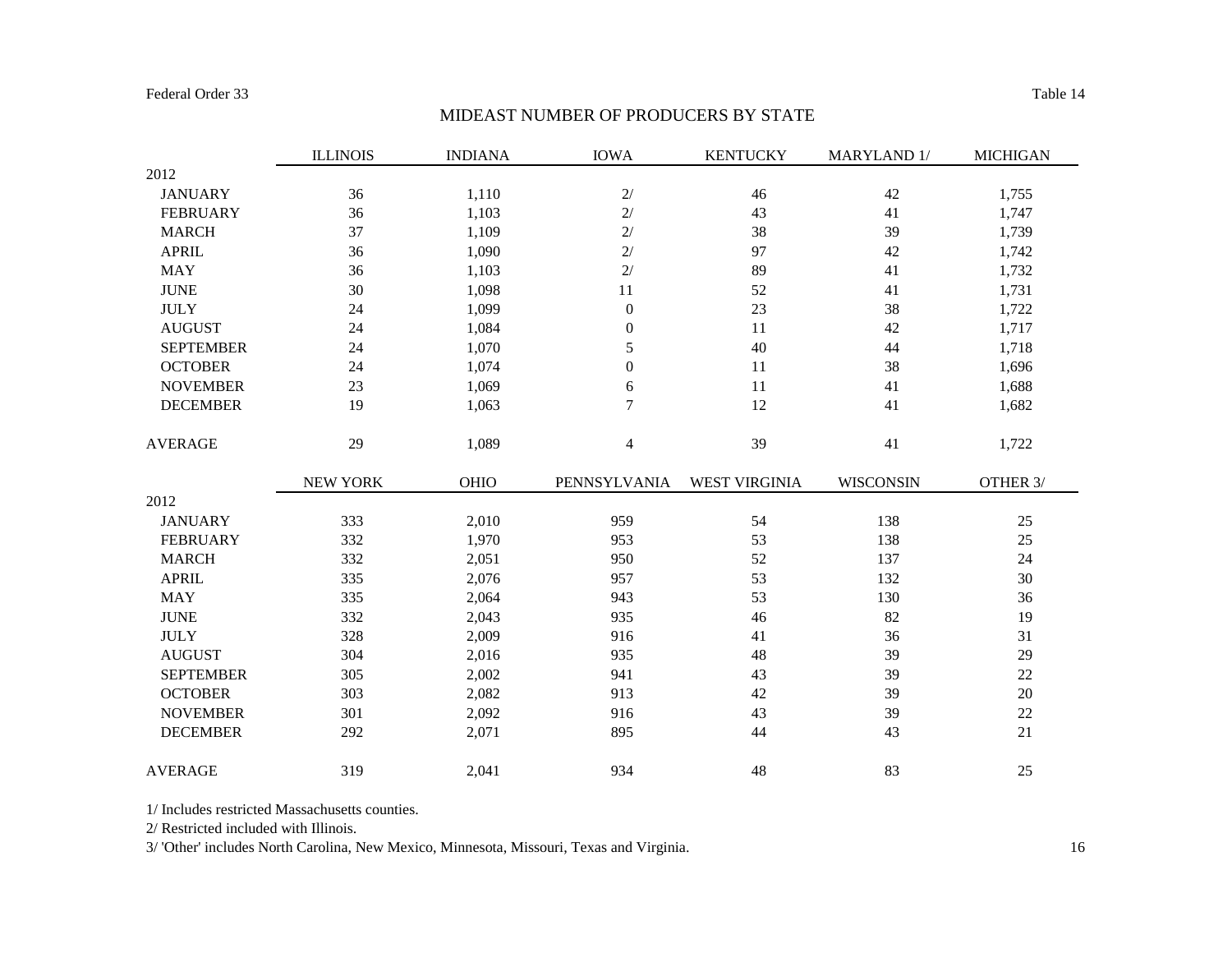#### Table 15

# MIDEAST PRODUCER MILK PER PRODUCER BY STATE

|                  | <b>ILLINOIS</b> | <b>INDIANA</b> | <b>IOWA</b>      | <b>KENTUCKY</b>      | MARYLAND 1/ | <b>MICHIGAN</b> |
|------------------|-----------------|----------------|------------------|----------------------|-------------|-----------------|
| 2012             |                 |                |                  | Pounds               |             |                 |
| <b>JANUARY</b>   | 235,573         | 167,384        | $2/$             | 41,995               | 87,343      | 364,255         |
| <b>FEBRUARY</b>  | 318,185         | 162,664        | $2/$             | 40,778               | 83,953      | 352,715         |
| <b>MARCH</b>     | 292,676         | 165,272        | $2/$             | 55,328               | 96,625      | 378,314         |
| <b>APRIL</b>     | 298,078         | 168,995        | 2/               | 22,987               | 88,104      | 377,927         |
| <b>MAY</b>       | 301,654         | 172,916        | 2/               | 25,177               | 92,367      | 396,698         |
| <b>JUNE</b>      | 100,085         | 158,938        | 2,392            | 10,675               | 89,466      | 378,962         |
| <b>JULY</b>      | 57,434          | 146,979        | $\boldsymbol{0}$ | 10,154               | 97,305      | 353,380         |
| <b>AUGUST</b>    | 74,367          | 149,063        | $\theta$         | 23,570               | 87,810      | 379,265         |
| <b>SEPTEMBER</b> | 54,950          | 146,015        | 14,462           | 7,430                | 79,996      | 340,089         |
| <b>OCTOBER</b>   | 64,221          | 149,194        | $\boldsymbol{0}$ | 27,184               | 90,943      | 329,081         |
| <b>NOVEMBER</b>  | 76,052          | 152,045        | 12,518           | 29,899               | 88,328      | 368,392         |
| <b>DECEMBER</b>  | 99,130          | 173,029        | 10,876           | 43,433               | 94,450      | 409,425         |
| <b>AVERAGE</b>   | 164,367         | 159,374        | 5,750            | 28,217               | 89,724      | 369,042         |
|                  | <b>NEW YORK</b> | OHIO           | PENNSYLVANIA     | <b>WEST VIRGINIA</b> | WISCONSIN   | OTHER 3/        |
| 2012             |                 |                |                  | Pounds               |             |                 |
| <b>JANUARY</b>   | 405,711         | 173,705        | 103,301          | 66,673               | 604,377     | 510,787         |
| <b>FEBRUARY</b>  | 383,570         | 173,242        | 99,663           | 66,333               | 582,962     | 397,243         |
| <b>MARCH</b>     | 415,901         | 174,958        | 108,213          | 74,908               | 635,733     | 373,694         |
| <b>APRIL</b>     | 403,540         | 170,815        | 105,408          | 74,552               | 644,954     | 134,737         |
| <b>MAY</b>       | 415,049         | 175,217        | 109,110          | 74,754               | 656,417     | 162,172         |
| <b>JUNE</b>      | 400,570         | 164,315        | 103,716          | 59,361               | 94,615      | 27,251          |
| <b>JULY</b>      | 409,581         | 135,717        | 76,240           | 63,831               | 29,519      | 98,806          |
| <b>AUGUST</b>    | 317,286         | 134,634        | 98,319           | 51,991               | 101,824     | 89,162          |
| <b>SEPTEMBER</b> | 300,629         | 128,263        | 92,112           | 49,692               | 164,846     | 16,570          |
| <b>OCTOBER</b>   | 306,289         | 147,884        | 93,355           | 44,528               | 87,276      | 20,495          |
| <b>NOVEMBER</b>  | 299,202         | 152,764        | 93,488           | 43,416               | 550,129     | 23,817          |
| <b>DECEMBER</b>  | 187,951         | 182,584        | 103,887          | 49,187               | 844,517     | 25,825          |
| <b>AVERAGE</b>   | 353,773         | 159,508        | 98,901           | 59,936               | 416,431     | 156,713         |

1/ Includes restricted Massachusetts counties.

2/ Restricted included with Illinois.

3/ 'Other' includes North Carolina, New Mexico, Minnesota, Missouri, Texas and Virginia. 17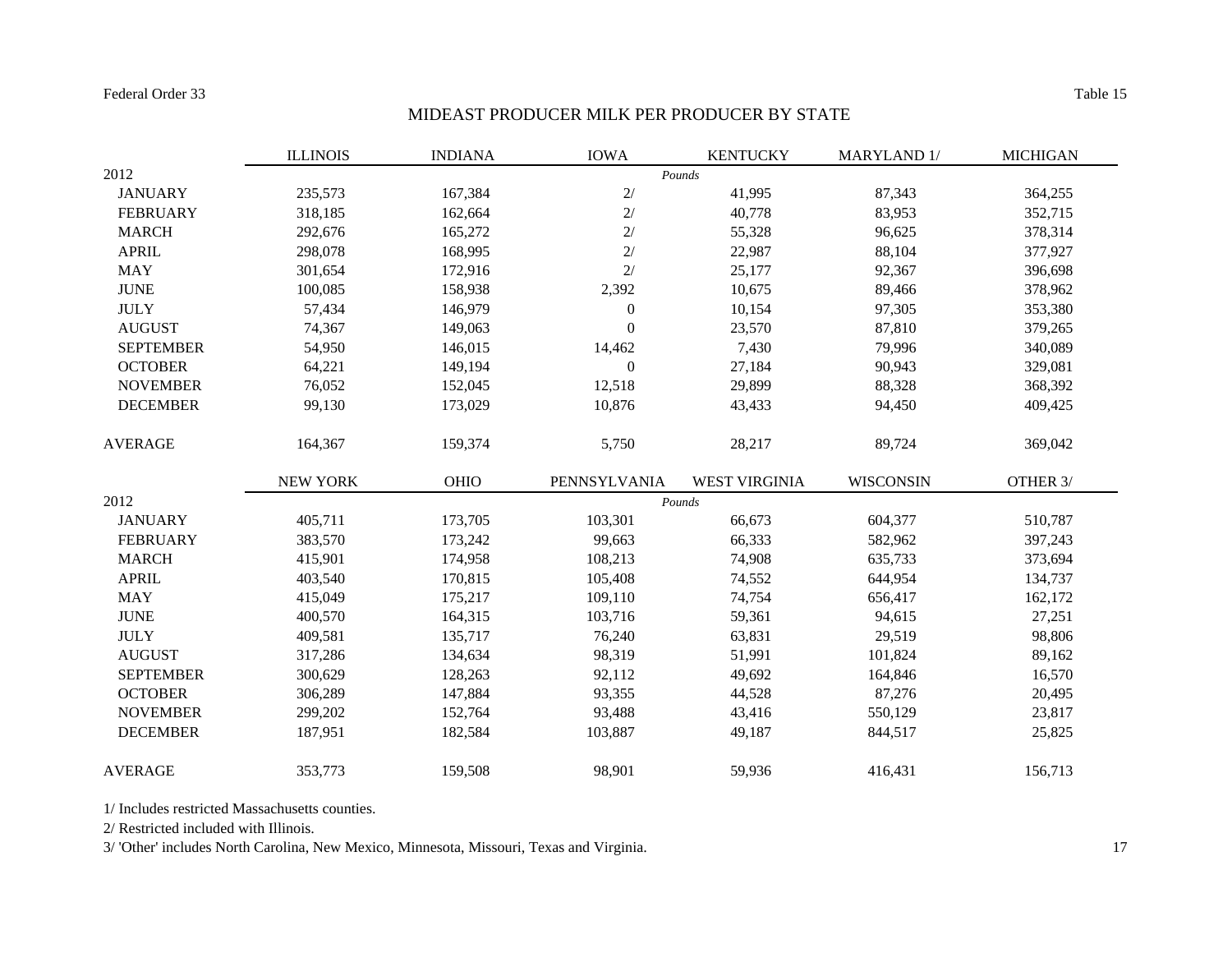|          |                      | May 2012                    |                        | December 2012               |                      |  |
|----------|----------------------|-----------------------------|------------------------|-----------------------------|----------------------|--|
|          |                      | Producer Count              | Pounds                 | Producer Count              | Pounds               |  |
| Illinois | Champaign            | $\mathbf R$                 | $\mathbf R$            | $\mathbf R$                 | R                    |  |
|          | DeKalb               | $\mathbb{R}$                | $\mathbb{R}$           | $\boldsymbol{0}$            | $\mathbf{0}$         |  |
|          | Ford                 | $\boldsymbol{0}$            | $\mathbf{0}$           | $\mathbb{R}$                | R                    |  |
|          | Grundy               | $\mathbb R$                 | R                      | $\mathbb{R}$                | R                    |  |
|          | Iroquois             | $\sqrt{5}$                  | 546,228                | $\overline{4}$              | 390,528              |  |
|          | Jo Daviess           | 12                          | 1,923,951              | $\boldsymbol{0}$            | $\boldsymbol{0}$     |  |
|          | Kankakee             | 3                           | 372,905                | $\mathfrak{Z}$              | 381,301              |  |
|          | Sangamon             | $\mathbf R$                 | $\mathbb{R}$           | $\mathbf R$                 | R                    |  |
|          | Stephenson           | $\mathfrak{Z}$              | 2,843,313              | $\boldsymbol{0}$            | $\mathbf{0}$         |  |
|          | Vermilion            | $\mathbb R$                 | R                      | $\mathbb R$                 | R                    |  |
|          | Will                 | 6                           | 720,860                | 6                           | 781,343              |  |
|          | Miscellaneous 1/     | $\boldsymbol{7}$            | 4,452,292              | 15                          | 424,670              |  |
|          | Total                | 36                          | 10,859,549             | 28                          | 1,977,842            |  |
| Indiana  | Adams                | 33                          | 6,986,909              | 32                          | 6,720,855            |  |
|          | Allen                | 34                          | 3,083,939              | 31                          | 2,927,566            |  |
|          | Bartholomew          | $\,8\,$                     | 384,731                | 6                           | 184,910              |  |
|          | Benton               | $\mathbb R$                 | R                      | $\mathbb{R}$                | R                    |  |
|          | Blackford            | $\mathbb R$                 | ${\bf R}$              | $\mathbf R$                 | $\mathbb{R}$         |  |
|          | Boone                | $\mathfrak{Z}$              | 290,359                | $\mathfrak 3$               | 259,358              |  |
|          | Carroll              | 3                           | 84,718                 | 3                           | 102,795              |  |
|          | Cass                 | $\mathbb R$                 | R                      | R                           | R                    |  |
|          | Clay                 | $\overline{4}$              | 1,218,837              | $\overline{4}$              | 485,906              |  |
|          | Clinton              | $\mathbb{R}$                | R                      | $\mathbb{R}$                | R                    |  |
|          | Daviess              | $\mathbb{R}$                | ${\mathbb R}$          | $\boldsymbol{0}$            | $\mathbf{0}$         |  |
|          | Dearborn             | 3                           | 196,024                | 3                           | 257,646              |  |
|          | Decatur              | $\overline{4}$              | 1,918,563              | 4                           | 1,193,317            |  |
|          | DeKalb               | 12                          | 3,572,805              | 12                          | 3,815,637            |  |
|          | Delaware             | $\sqrt{5}$                  | 615,277                | 5                           | 561,705              |  |
|          | Elkhart              | 209                         | 33,968,336             | 201                         | 30,597,250           |  |
|          | Fayette              | R                           | R                      | $\mathbb{R}$                | R                    |  |
|          | Fountain             | $\mathbb{R}$                | $\mathbb{R}$           | $\mathbb{R}$                | R                    |  |
|          | Franklin             | $\overline{4}$              | 779,694                | $\overline{4}$              | 122,867              |  |
|          | Fulton               | 29                          | 4,545,911              | 26                          | 4,470,347            |  |
|          | Hamilton             | $\mathbb{R}$                | R                      | $\mathbb R$                 | R                    |  |
|          | Hancock              | $\mathbf R$                 | ${\mathbb R}$          | $\mathbf R$                 | R                    |  |
|          | Hendricks            | $\mathbf R$                 | $\mathbb{R}$           | $\mathbf R$                 | $\mathbb{R}$         |  |
|          | Henry                | $\,8\,$<br>$\overline{9}$   | 4,099,305<br>569,900   | $\,8\,$<br>9                | 974,824              |  |
|          | Howard<br>Huntington | $10\,$                      |                        | 12                          | 534,387<br>5,738,914 |  |
|          | Jackson              | $12\,$                      | 2,261,475<br>1,452,088 | $\overline{9}$              | 844,999              |  |
|          | Jasper               | $\ensuremath{\mathfrak{Z}}$ | 3,529,909              | $\mathfrak 3$               | 9,552,653            |  |
|          | Jay                  | $12\,$                      | 2,374,379              | 12                          | 2,776,379            |  |
|          | Jefferson            | $\sqrt{5}$                  | 541,761                | $\ensuremath{\mathfrak{Z}}$ | 401,496              |  |
|          | Jennings             | $\mathbb R$                 | R                      | $\mathbf R$                 | R                    |  |
|          | Johnson              | ${\bf R}$                   | $\mathbf R$            | ${\bf R}$                   | $\mathbb{R}$         |  |
|          | Kosciusko            | 33                          | 8,495,249              | 32                          | 8,873,065            |  |
|          | LaGrange             | 263                         | 12,813,839             | 256                         | 12,069,978           |  |
|          | Lake                 | 3                           | 541,115                | $\ensuremath{\mathfrak{Z}}$ | 576,581              |  |
|          | LaPorte              | 19                          | 7,263,632              | 18                          | 6,688,479            |  |
|          | Lawrence             | ${\bf R}$                   | R                      | $\boldsymbol{0}$            | $\boldsymbol{0}$     |  |
|          | Madison              | ${\bf R}$                   | $\mathbf R$            | $\mathbb R$                 | R                    |  |
|          | Marshall             | 53                          | 14,405,079             | 54                          | 13,851,306           |  |
|          | Martin               | ${\bf R}$                   | R                      | $\boldsymbol{0}$            | $\overline{0}$       |  |
|          |                      |                             |                        |                             |                      |  |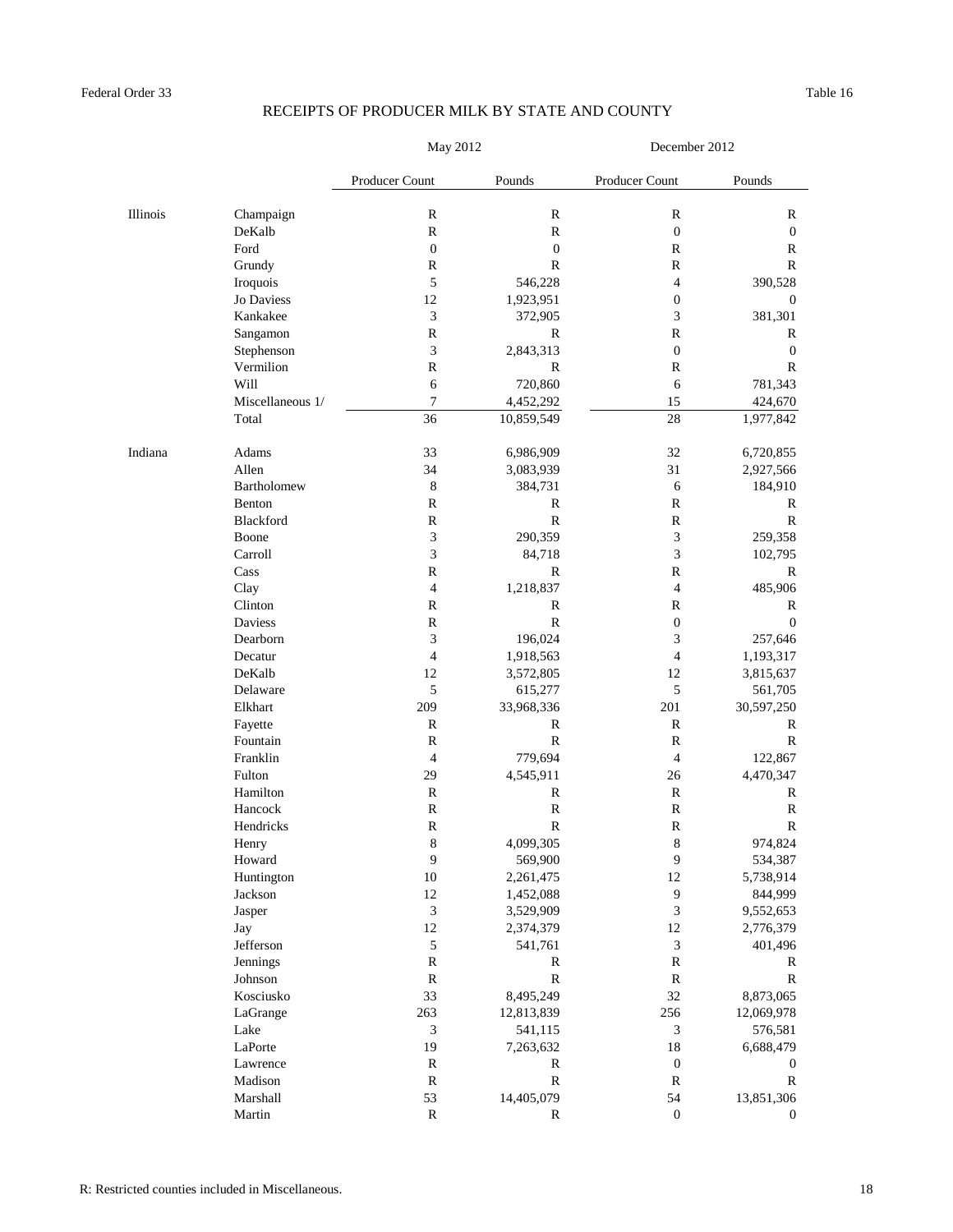May 2012 December 2012

|                 |                | Producer Count              | Pounds       | Producer Count   | Pounds           |
|-----------------|----------------|-----------------------------|--------------|------------------|------------------|
| Indiana (cont.) | Miami          | 9                           | 1,233,962    | 9                | 1,216,217        |
|                 | Monroe         | $\mathbb R$                 | $\mathbf R$  | ${\mathbb R}$    | $\mathbb{R}$     |
|                 | Montgomery     | 6                           | 397,830      | $\sqrt{6}$       | 431,055          |
|                 | Morgan         | $\mathfrak{Z}$              | 567,367      | $\mathbf R$      | $\mathbf R$      |
|                 | Newton         | $\mathbb{R}$                | R            | $\mathfrak{Z}$   | 19,529,530       |
|                 | Noble          | 37                          | 4,573,760    | 36               | 4,645,840        |
|                 | Ohio           | ${\bf R}$                   | R            | $\mathbb R$      | R                |
|                 | Owen           | ${\bf R}$                   | $\mathbb{R}$ | ${\bf R}$        | ${\bf R}$        |
|                 | Parke          | 36                          | 2,179,250    | 36               | 2,029,437        |
|                 | Porter         | 5                           | 871,825      | $\sqrt{5}$       | 681,418          |
|                 | Posey          | $\mathbf R$                 | R            | ${\mathbb R}$    | $\mathbb{R}$     |
|                 | Pulaski        | $\sqrt{5}$                  | 784,160      | $\sqrt{5}$       | 2,808,013        |
|                 | Putnam         | ${\bf R}$                   | $\mathbb{R}$ | ${\mathbb R}$    | $\mathbb{R}$     |
|                 | Randolph       | $\overline{9}$              | 2,626,369    | $\,8\,$          | 958,959          |
|                 | Ripley         | $\overline{4}$              | 382,423      | $\overline{4}$   | 317,284          |
|                 | Rush           | 10                          | 788,588      | 10               | 667,987          |
|                 | Shelby         | $\,8\,$                     | 879,182      | $\boldsymbol{7}$ | 759,610          |
|                 | St. Joseph     | 17                          | 2,696,573    | 18               | 2,844,335        |
|                 | Starke         | $\mathbb{R}$                | $\mathbb{R}$ | $\mathbf R$      | ${\bf R}$        |
|                 | Steuben        | 18                          | 3,366,090    | 17               | 4,177,127        |
|                 | Switzerland    | $\boldsymbol{7}$            | 586,681      | $\sqrt{4}$       | 314,183          |
|                 | Tippecanoe     | $\mathbf R$                 | R            | $\mathbb R$      | $\mathbb{R}$     |
|                 | Tipton         | $\mathbf R$                 | ${\bf R}$    | $\mathbf R$      | $\mathbb R$      |
|                 | Union          | ${\bf R}$                   | $\mathbb{R}$ | $\mathbb R$      | $\mathbb R$      |
|                 | Vigo           | ${\bf R}$                   | $\mathbb{R}$ | ${\bf R}$        | $\mathbb{R}$     |
|                 | Wabash         | 16                          | 2,156,201    | 15               | 2,491,242        |
|                 | Washington     | $\ensuremath{\mathfrak{Z}}$ | 212,344      | 3                | 313,753          |
|                 | Wayne          | 67                          | 6,499,649    | 67               | 5,808,190        |
|                 | Wells          | 12                          | 7,354,799    | 12               | 6,212,892        |
|                 | White          | $\mathfrak z$               | 349,284      | $\mathfrak{Z}$   | 460,216          |
|                 | Whitley        | 11                          | 1,572,893    | 11               | 1,463,449        |
|                 | Miscellaneous  | 36                          | 34,653,740   | 31               | 11,216,379       |
|                 | Total          | 1,103                       | 190,726,804  | 1,063            | 183,930,336      |
| Kentucky        | Adair          | $\mathbb R$                 | $\mathbf R$  | ${\mathbb R}$    | $\mathbb{R}$     |
|                 | Allen          | ${\bf R}$                   | $\mathbb{R}$ | $\boldsymbol{0}$ | $\boldsymbol{0}$ |
|                 | Boone          | ${\bf R}$                   | $\mathbb{R}$ | $\boldsymbol{0}$ | $\boldsymbol{0}$ |
|                 | <b>Bracken</b> | 11                          | 74,546       | $\boldsymbol{0}$ | $\boldsymbol{0}$ |
|                 | Campbell       | ${\bf R}$                   | $\mathbb R$  | $\boldsymbol{0}$ | $\boldsymbol{0}$ |
|                 | Carter         | $\mathbb{R}$                | $\mathbb{R}$ | $\boldsymbol{0}$ | $\boldsymbol{0}$ |
|                 | Christian      | $\overline{4}$              | 41,684       | $\overline{4}$   | 110,735          |
|                 | Fayette        | ${\bf R}$                   | $\mathbf R$  | $\boldsymbol{0}$ | $\mathbf{0}$     |
|                 | Fleming        | $11\,$                      | 586,784      | $\boldsymbol{0}$ | $\mathbf{0}$     |
|                 | Franklin       | ${\bf R}$                   | R            | $\boldsymbol{0}$ | $\mathbf{0}$     |
|                 | Gallatin       | $\mathbf R$                 | $\mathbf R$  | $\boldsymbol{0}$ | $\mathbf{0}$     |
|                 | Grant          | ${\bf R}$                   | ${\bf R}$    | $\boldsymbol{0}$ | $\boldsymbol{0}$ |
|                 | Harrison       | $\ensuremath{\mathfrak{Z}}$ | 5,871        | $\boldsymbol{0}$ | $\mathbf{0}$     |
|                 | Hart           | ${\bf R}$                   | R            | ${\mathbb R}$    | $\mathbb{R}$     |
|                 | Henry          | $\,8\,$                     | 125,121      | $\boldsymbol{0}$ | $\boldsymbol{0}$ |
|                 | Kenton         | $\mathbb R$                 | R            | $\boldsymbol{0}$ | $\mathbf{0}$     |
|                 | Lewis          | $\sqrt{5}$                  | 376,801      | $\boldsymbol{0}$ | $\boldsymbol{0}$ |
|                 | Mason          | $10\,$                      | 294,202      | $\boldsymbol{0}$ | $\boldsymbol{0}$ |
|                 | Nicholas       | $\mathbb R$                 | $\mathbf R$  | $\boldsymbol{0}$ | $\boldsymbol{0}$ |
|                 | Robertson      | $\boldsymbol{7}$            | 25,139       | $\boldsymbol{0}$ | $\boldsymbol{0}$ |
|                 | Shelby         | $\sqrt{6}$                  | 39,357       | $\boldsymbol{0}$ | $\boldsymbol{0}$ |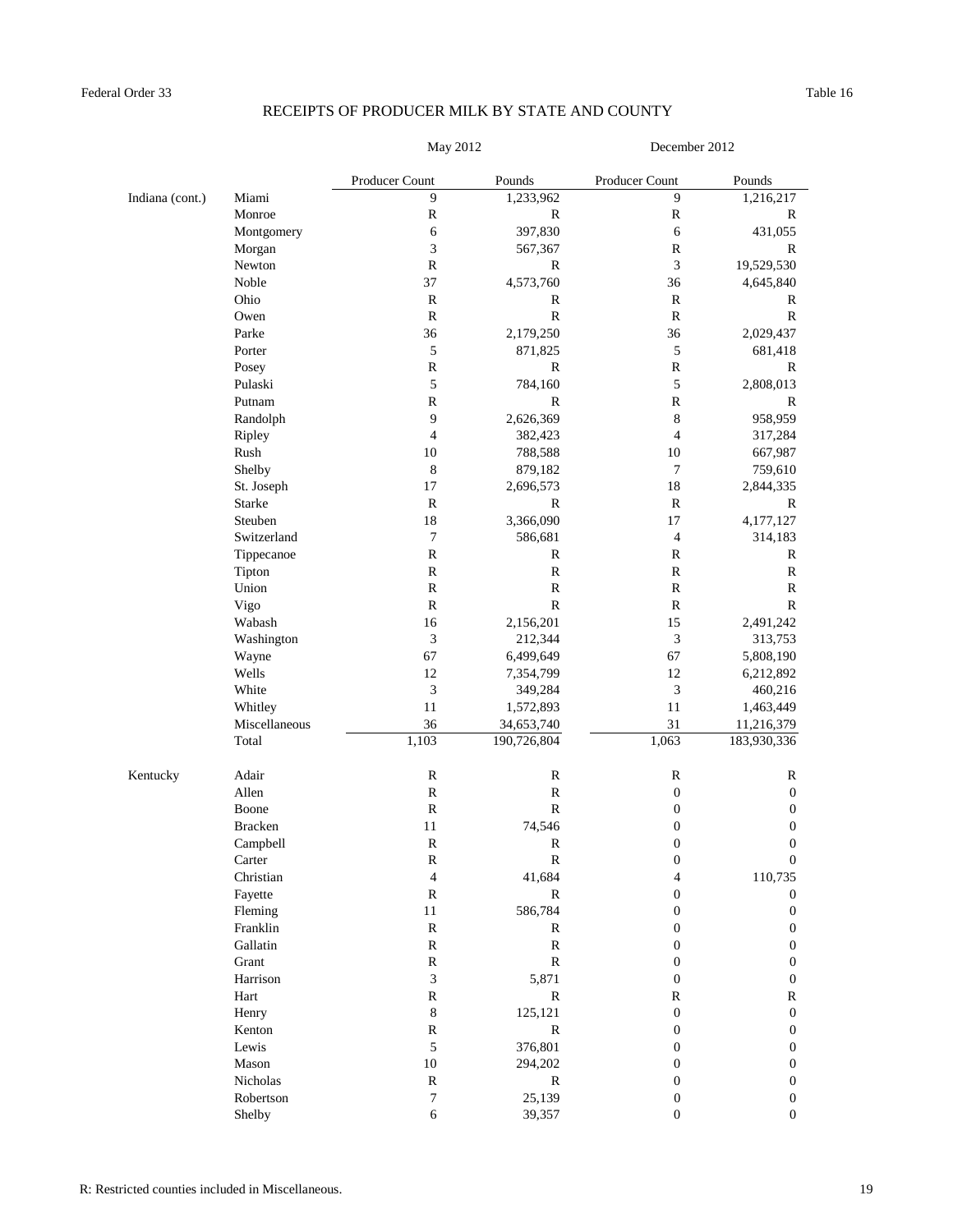|                  |                       | May 2012                 |              | December 2012            |                  |
|------------------|-----------------------|--------------------------|--------------|--------------------------|------------------|
|                  |                       | Producer Count           | Pounds       | Producer Count           | Pounds           |
| Kentucky (cont.) | Todd                  | 5                        | 286,927      | 5                        | 301,718          |
|                  | Trimble               | $\mathbb{R}$             | R            | $\boldsymbol{0}$         | $\boldsymbol{0}$ |
|                  | Miscellaneous         | 19                       | 384,326      | 3                        | 108,745          |
|                  | Total                 | 89                       | 2,240,758    | 12                       | 521,198          |
| Maryland         |                       |                          |              |                          |                  |
|                  | Garrett 2/            | 41                       | 3,787,034    | 41                       | 3,872,467        |
|                  | Total                 | 41                       | 3,787,034    | 41                       | 3,872,467        |
| Michigan         | Alcona                | 11                       | 2,434,717    | 10                       | 2,314,857        |
|                  | Alger                 | $\overline{4}$           | 194,220      | $\overline{\mathcal{L}}$ | 185,665          |
|                  | Allegan               | 72                       | 24,631,048   | 71                       | 29,855,354       |
|                  | Alpena                | 38                       | 5,591,635    | 35                       | 5,258,903        |
|                  | Antrim                | $\overline{4}$           | 1,171,729    | $\overline{4}$           | 231,777          |
|                  | Arenac                | 24                       | 6,349,865    | 22                       | 7,783,675        |
|                  | Baraga                | 5                        | 453,848      | 5                        | 437,205          |
|                  | Barry                 | 34                       | 31,296,132   | 34                       | 30,964,770       |
|                  | Bay                   | 10                       | 2,247,477    | 10                       | 2,010,954        |
|                  | Berrien               | 10                       | 4,091,954    | 9                        | 3,203,483        |
|                  | <b>Branch</b>         | 25                       | 6,111,545    | 26                       | 5,727,533        |
|                  | Calhoun               | 21                       | 11,724,436   | 21                       | 12,083,417       |
|                  | Cass                  | 6                        | 516,255      | 5                        | 325,790          |
|                  | Charlevoix            | 5                        | 1,022,083    | 5                        | 894,073          |
|                  | Cheboygan             | 5                        | 909,253      | 5                        | 127,027          |
|                  | Chippewa              | 10                       | 1,090,329    | 9                        | 885,808          |
|                  | Clare                 | 30                       | 5,897,785    | 28                       | 2,742,147        |
|                  | Clinton               | 66                       | 63,658,285   | 66                       | 62,392,341       |
|                  | Delta                 | 12                       | 1,057,532    | 12                       | 757,991          |
|                  | Dickinson             | 5                        | 638,208      | 3                        | 619,847          |
|                  | Eaton                 | 28                       | 2,828,252    | 28                       | 2,680,652        |
|                  | Emmet                 | 5                        | 527,506      | 5                        | 67,541           |
|                  | Genesee               | 10                       | 2,212,560    | 9                        | 2,138,511        |
|                  | Gladwin               | 12                       | 1,503,400    | 10                       | 1,310,347        |
|                  | <b>Grand Traverse</b> | 5                        | 459,014      | 5                        | 308,038          |
|                  | Gratiot               | 38                       | 53,684,195   | 39                       | 50,868,783       |
|                  | Hillsdale             | 40                       | 9,733,260    | 39                       | 9,951,644        |
|                  | Houghton              | R                        | R            | R                        | R                |
|                  | Huron                 | 94                       | 67,101,577   | 92                       | 65,946,360       |
|                  | Ingham                | 32                       | 9,539,941    | $30\,$                   | 7,767,980        |
|                  | Ionia                 | 55                       | 33,555,199   | 56                       | 24,803,795       |
|                  | Iosco                 | 16                       | 3,838,034    | 15                       | 3,315,040        |
|                  | Isabella              | 42                       | 14,318,170   | 41                       | 14,026,461       |
|                  | Jackson               | 24                       | 7,253,829    | 22                       | 6,649,358        |
|                  | Kalamazoo             | $\tau$                   | 10,727,926   | 7                        | 11,217,231       |
|                  | Kent                  | 41                       | 17,495,524   | 39                       | 16,854,346       |
|                  | Lake                  | $\mathbb{R}$             | R            | $\mathbb R$              | R                |
|                  | Lapeer                | 39                       | 4,255,813    | 37                       | 4,108,997        |
|                  | Leelanau              | $\overline{\mathcal{L}}$ | 273,287      | $\overline{\mathcal{L}}$ | 51,204           |
|                  | Lenawee               | $28\,$                   | 17,646,194   | $28\,$                   | 18,596,342       |
|                  | Livingston            | 15                       | 4,255,784    | 14                       | 5,133,152        |
|                  | Mackinac              | 5                        | 1,323,782    | 5                        | 1,256,014        |
|                  | Macomb                | $11\,$                   | 555,063      | $10\,$                   | 647,548          |
|                  | Marquette             | $\mathbb{R}$             | $\mathbb{R}$ | $\bf R$                  | $\mathbb{R}$     |
|                  | Mason                 | 21                       | 4,769,177    | 19                       | 4,898,122        |
|                  | Mecosta               | 29                       | 5,922,341    | 29                       | 6,154,336        |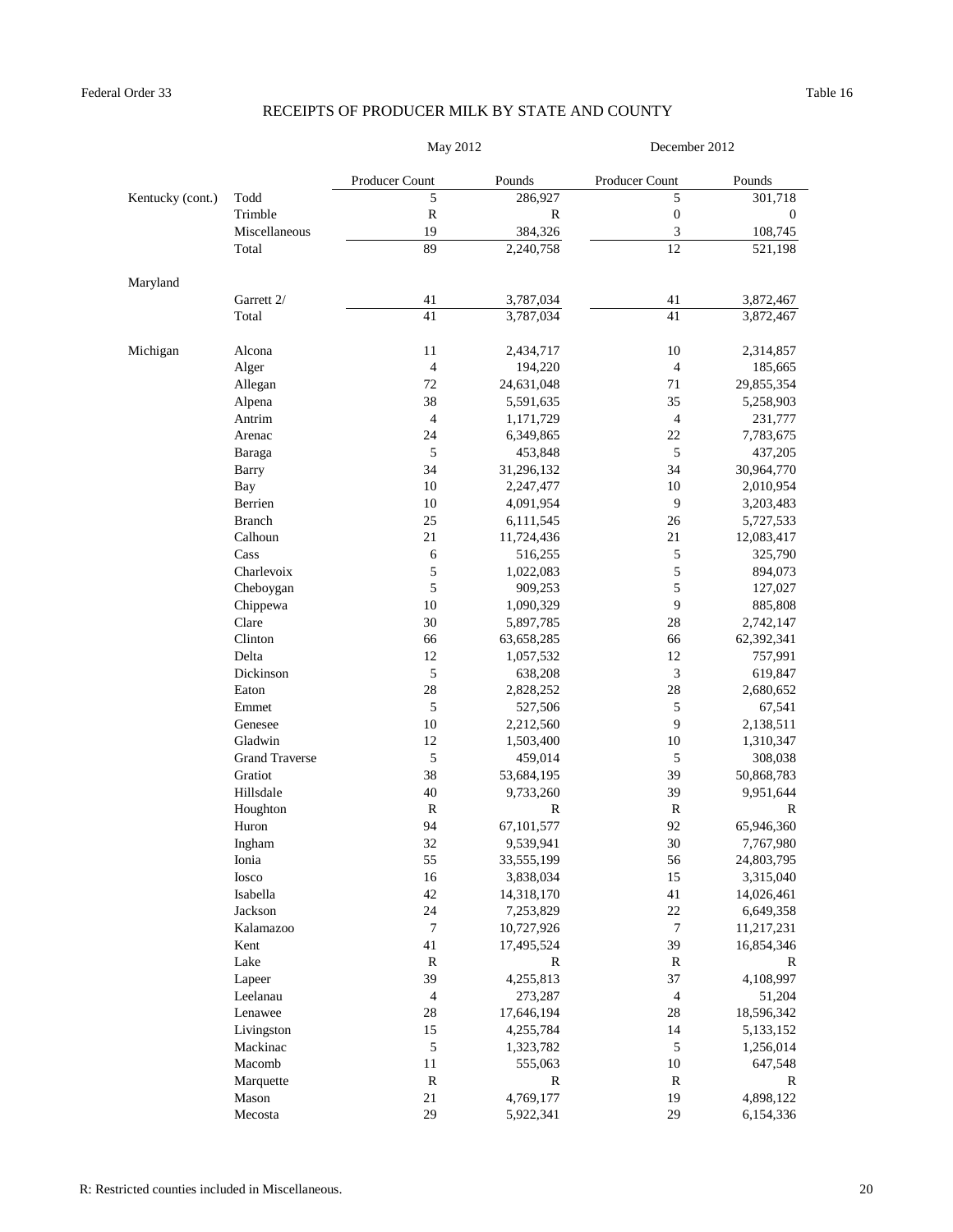#### Federal Order 33 Table 16

## RECEIPTS OF PRODUCER MILK BY STATE AND COUNTY

| May 2012 |  |
|----------|--|
|          |  |

ay 2012 December 2012

|                  |                | Producer Count | Pounds       | Producer Count   | Pounds           |
|------------------|----------------|----------------|--------------|------------------|------------------|
| Michigan (cont.) | Menominee      | 20             | 5,425,886    | 18               | 5,549,840        |
|                  | Midland        | $\mathbb{R}$   | R            | $\mathbb{R}$     | R                |
|                  | Missaukee      | 47             | 31,618,811   | 47               | 28,565,082       |
|                  | Monroe         | 5              | 872,954      | $\mathfrak s$    | 823,135          |
|                  | Montcalm       | 61             | 18,516,275   | 61               | 18,666,240       |
|                  | Montmorency    | $\,8\,$        | 1,357,956    | $\,8\,$          | 1,295,172        |
|                  | Muskegon       | 22             | 18,148,483   | 21               | 17,058,454       |
|                  | Newaygo        | 64             | 16,310,653   | 64               | 16,995,560       |
|                  | Oakland        | $\mathbb{R}$   | R            | $\mathbf R$      | $\mathbb{R}$     |
|                  | Oceana         | 10             | 1,232,796    | 9                | 892,645          |
|                  | Ogemaw         | 43             | 11,587,721   | 41               | 12,877,379       |
|                  | Ontonagon      | $\mathbb{R}$   | R            | $\mathbf R$      | $\mathbb{R}$     |
|                  | Osceola        | 52             | 15,193,661   | 47               | 12,567,397       |
|                  | Oscoda         | 14             | 1,080,944    | 14               | 992,629          |
|                  | Ottawa         | 67             | 32,998,024   | 68               | 52,302,868       |
|                  | Presque Isle   | 7              | 1,491,112    | $\tau$           | 1,555,178        |
|                  | Saginaw        | 21             | 4,324,828    | $20\,$           | 5,438,431        |
|                  | Sanilac        | 128            | 40,377,149   | 118              | 42,122,562       |
|                  | Schoolcraft    | $\mathbb{R}$   | $\mathbb{R}$ | $\mathbb{R}$     | R                |
|                  | Shiawassee     | 19             | 5,327,672    | 19               | 5,740,144        |
|                  | St. Clair      | 15             | 2,346,721    | 14               | 2,254,418        |
|                  | St. Joseph     | 26             | 4,949,136    | 29               | 7,283,725        |
|                  | Tuscola        | 41             | 14,065,451   | 42               | 13,696,683       |
|                  | Van Buren      | 13             | 6,783,590    | 11               | 6,636,457        |
|                  | Washtenaw      | 26             | 4,190,631    | 26               | 4,236,694        |
|                  | Wayne          | ${\bf R}$      | $\mathbb{R}$ | $\mathbb{R}$     | $\mathbb{R}$     |
|                  | Wexford        | 13             | 1,035,238    | 14               | 803,737          |
|                  | Miscellaneous  | 12             | 2,976,823    | 12               | 2,743,517        |
|                  | Total          | 1,732          | 687,080,679  | 1,682            | 688, 652, 366    |
| Minnesota        | Becker         | ${\mathbb R}$  | $\mathbb R$  | $\mathbb R$      | $\mathbb{R}$     |
|                  | Otter Tail     | ${\mathbb R}$  | ${\bf R}$    | $\mathbb R$      | $\mathbf R$      |
|                  | Pope           | $\mathbb{R}$   | ${\bf R}$    | $\mathbb{R}$     | ${\bf R}$        |
|                  | <b>Stearns</b> | 8              | 170,015      | $\,$ 8 $\,$      | 208,814          |
|                  | Todd           | 6              | 34,731       | 5                | 49,005           |
|                  | Winona         | ${\mathbb R}$  | R            | $\mathbb R$      | $\mathbb{R}$     |
|                  | Wright         | ${\mathbb R}$  | ${\bf R}$    | $\mathbb R$      | $\mathbb{R}$     |
|                  | Miscellaneous  | 5              | 390,820      | 5                | 264,730          |
|                  | Total          | 19             | 595,566      | 18               | 522,549          |
| New York         | Allegany       | $\mathbb{R}$   | $\mathbb{R}$ | $\mathbb R$      | $\mathbb{R}$     |
|                  | Cattaraugus    | 69             | 17,269,177   | 65               | 16,536,720       |
|                  | Chautauqua     | 184            | 28,017,439   | 172              | 26,875,908       |
|                  | Cortland       | $\mathbb{R}$   | $\mathbb{R}$ | $\boldsymbol{0}$ | $\boldsymbol{0}$ |
|                  | Erie           | 12             | 5,726,710    | 11               | 2,309,582        |
|                  | Genesee        | $\tau$         | 9,520,083    | 6                | 785,149          |
|                  | Livingston     | 21             | 20,839,068   | $\sqrt{5}$       | 923,757          |
|                  | Madison        | $\mathbb{R}$   | $\mathbb{R}$ | $\mathbb R$      | $\mathbb{R}$     |
|                  | Monroe         | $\mathbf R$    | $\mathbb{R}$ | $\mathbf R$      | $\mathbf R$      |
|                  | Ontario        | $\mathbf R$    | $\mathbb R$  | $\mathbb R$      | ${\bf R}$        |
|                  | Orleans        | ${\bf R}$      | $\mathbb{R}$ | $\mathbb R$      | R                |
|                  | Schoharie      | ${\bf R}$      | $\mathbb{R}$ | $\boldsymbol{0}$ | $\mathbf{0}$     |
|                  | Steuben        | ${\bf R}$      | $\mathbb{R}$ | $\boldsymbol{0}$ | $\mathbf{0}$     |
|                  | Wyoming        | 31             | 49,267,756   | $27\,$           | 5,043,625        |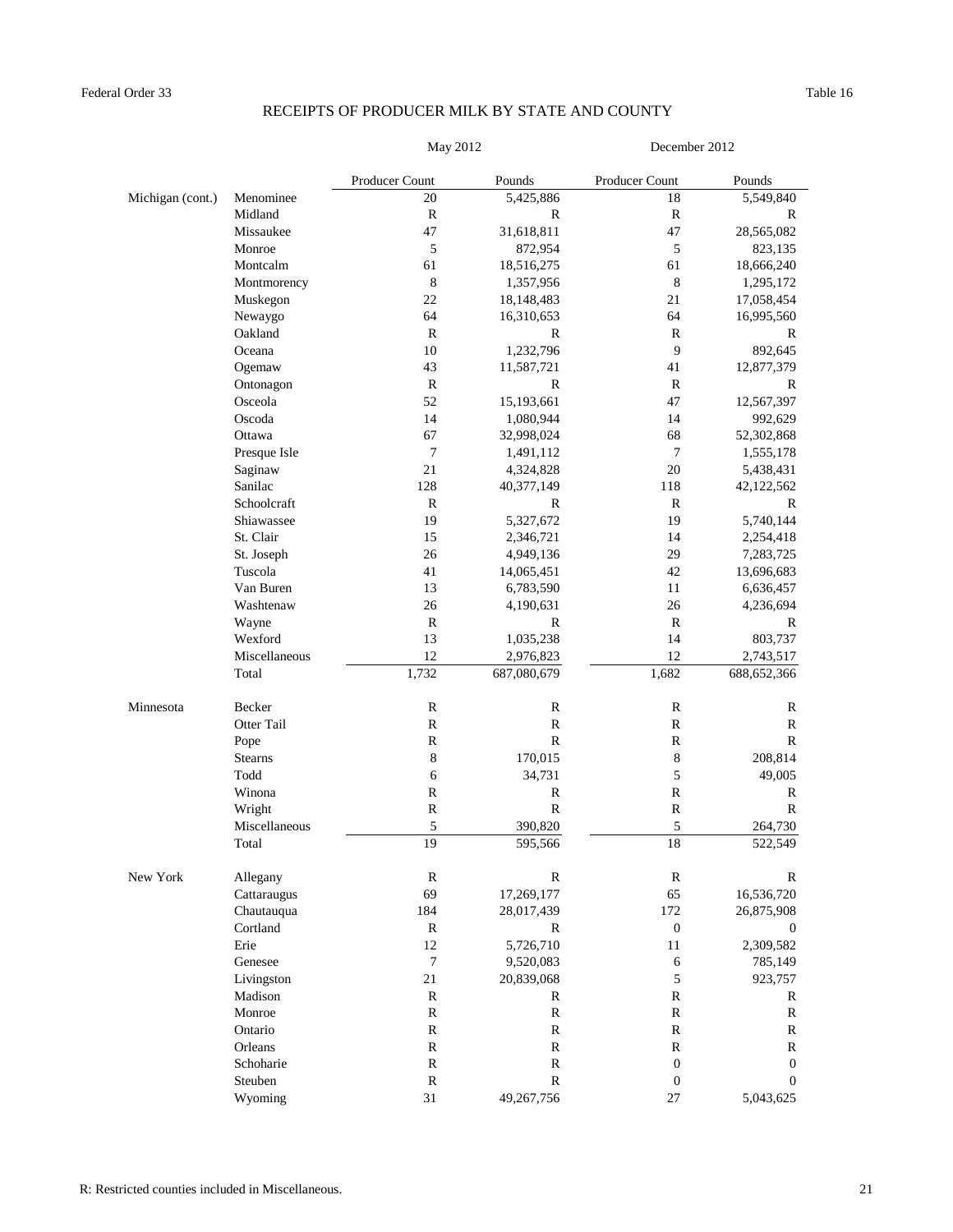|                  |               | May 2012       |              | December 2012    |                  |
|------------------|---------------|----------------|--------------|------------------|------------------|
|                  |               | Producer Count | Pounds       | Producer Count   | Pounds           |
| New York (cont.) | Yates         | $\mathbb{R}$   | $\mathbb{R}$ | $\mathbb{R}$     | $\mathbb R$      |
|                  | Miscellaneous | 11             | 8,401,269    | 6                | 2,407,081        |
|                  | Total         | 335            | 139,041,502  | 292              | 54,881,822       |
| North Carolina   | Iredell 3/    | 5              | 724,532      | $\boldsymbol{0}$ | $\boldsymbol{0}$ |
|                  |               | 5              | 724,532      | $\mathbf{0}$     | $\Omega$         |
| Ohio             | Adams         | 29             | 1,016,156    | 12               | 585,555          |
|                  | Allen         | $\overline{4}$ | 2,479,995    | $\overline{4}$   | 1,928,895        |
|                  | Ashland       | 53             | 11,851,530   | 53               | 12,924,728       |
|                  | Ashtabula     | 44             | 10,557,147   | 38               | 6,847,337        |
|                  | Athens        | 14             | 1,053,111    | 14               | 616,770          |
|                  | Auglaize      | 50             | 7,326,599    | 49               | 7,222,523        |
|                  | Belmont       | 19             | 1,371,065    | 18               | 1,194,198        |
|                  | <b>Brown</b>  | 9              | 499,447      | $\tau$           | 456,469          |
|                  | <b>Butler</b> | 5              | 452,031      | 5                | 286,304          |
|                  | Carroll       | 30             | 2,265,303    | 32               | 2,466,828        |
|                  | Champaign     | 15             | 1,855,211    | 15               | 1,606,788        |
|                  | Clark         | 5              | 5,987,610    | 5                | 8,372,795        |
|                  | Clermont      | ${\mathbb R}$  | $\mathbf R$  | $\mathbb R$      | $\mathbb{R}$     |
|                  | Clinton       | 5              | 369,987      | 5                | 404,264          |
|                  | Columbiana    | 83             | 13,599,283   | 86               | 14,036,092       |
|                  | Coshocton     | 30             | 2,877,926    | 26               | 2,566,755        |
|                  | Crawford      | 10             | 2,539,884    | 9                | 2,563,656        |
|                  | Darke         | 52             | 12, 127, 235 | 49               | 11,704,672       |
|                  | Defiance      | 13             | 8,213,083    | 13               | 8,323,967        |
|                  | Delaware      | 6              | 361,957      | 5                | 358,192          |
|                  | Erie          | 3              | 123,964      | $\mathbf R$      | R                |
|                  | Fairfield     | 13             | 950,890      | 11               | 829,788          |
|                  | Fayette       | $\mathfrak{Z}$ | 602,835      | $\overline{4}$   | 756,085          |
|                  | Franklin      | $\mathbb{R}$   | $\mathbb{R}$ | $\mathbb{R}$     | R                |
|                  | Fulton        | 10             | 3,984,982    | 11               | 4,872,161        |
|                  | Gallia        | 10             | 607,424      | 7                | 127,021          |
|                  | Geauga        | 61             | 4,823,297    | 59               | 4,640,437        |
|                  | Greene        | 4              | 791,471      | 4                | 961,417          |
|                  | Guernsey      | 9              | 676,763      | 9                | 627,289          |
|                  | Hamilton      | $\mathbb R$    | $\mathbb R$  | $\mathbb R$      | R                |
|                  | Hancock       | 5              | 1,682,016    | $\overline{4}$   | 1,640,919        |
|                  | Hardin        | 11             | 5,327,055    | 10               | 4,662,269        |
|                  | Harrison      | 11             | 829,400      | 12               | 823,711          |
|                  | Henry         | $\overline{9}$ | 2,402,749    | $\overline{9}$   | 2,556,897        |
|                  | Highland      | 29             | 2,046,998    | $30\,$           | 1,894,362        |
|                  | Hocking       | $\bf R$        | R            | $\mathbb R$      | R                |
|                  | Holmes        | 163            | 14,186,537   | 162              | 15,408,307       |
|                  | Huron         | 49             | 6,085,403    | 51               | 6,044,530        |
|                  | Jackson       | $\tau$         | 191,571      | $\sqrt{5}$       | 91,089           |
|                  | Jefferson     | 10             | 946,591      | $\tau$           | 821,087          |
|                  | Knox          | 40             | 8,154,379    | 39               | 7,491,229        |
|                  | Lake          | $\mathbb R$    | R            | $\mathbb R$      | R                |
|                  | Lawrence      | ${\bf R}$      | $\mathbb R$  | $\boldsymbol{0}$ | $\boldsymbol{0}$ |
|                  | Licking       | 16             | 3,830,871    | 14               | 3,256,621        |
|                  | Logan         | 36             | 4,867,799    | 37               | 4,312,941        |
|                  | Lorain        | $21\,$         | 2,216,495    | 21               | 2,178,368        |
|                  | Madison       | 12             | 11,373,385   | $10\,$           | 6,792,409        |
|                  | Mahoning      | 33             | 6,554,386    | 36               | 9,310,021        |
|                  |               |                |              |                  |                  |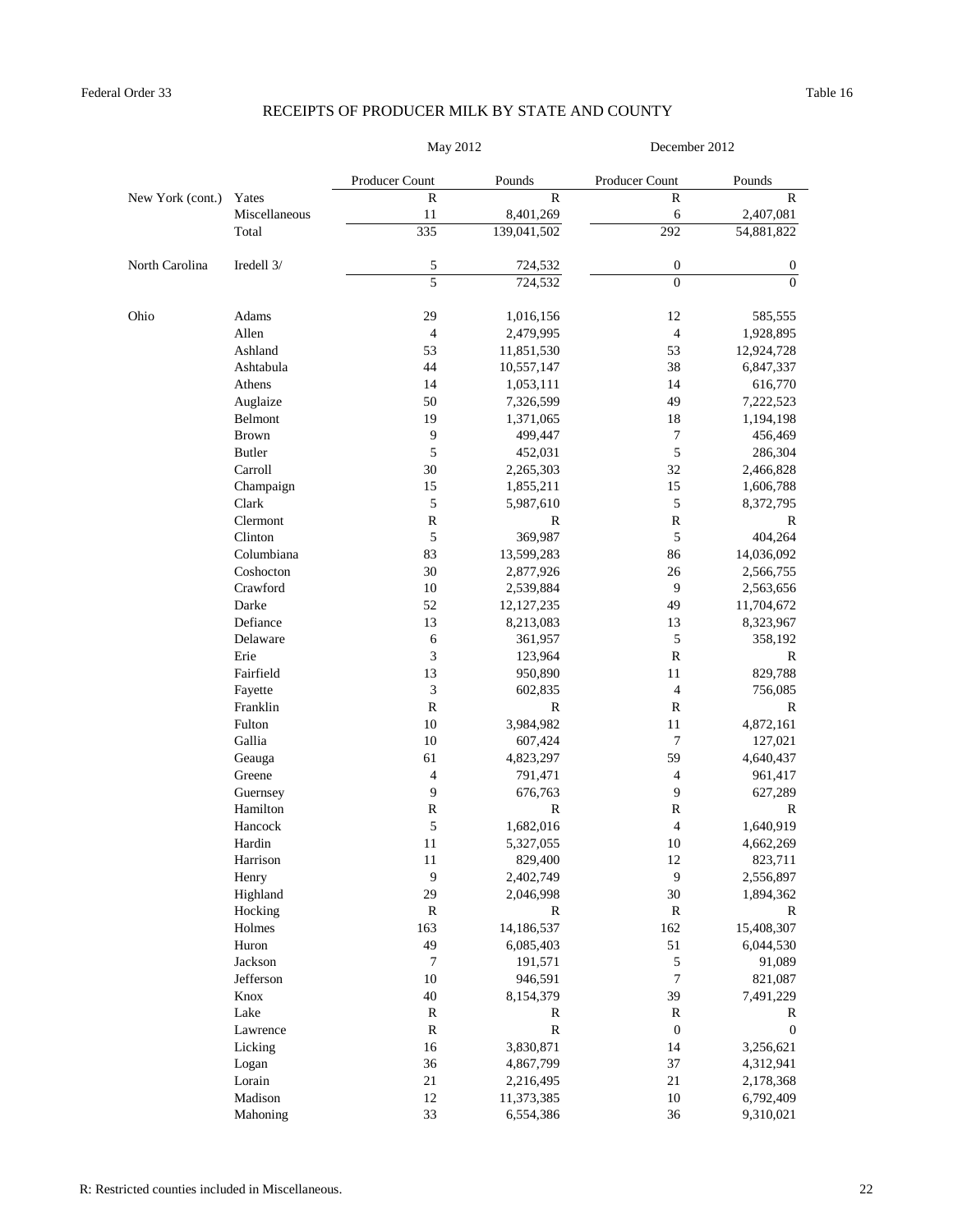| May 201: |  |  |
|----------|--|--|

May 2012 December 2012

|              |               | Producer Count   | Pounds       | Producer Count   | Pounds           |
|--------------|---------------|------------------|--------------|------------------|------------------|
| Ohio (cont.) | Marion        | 7                | 6,087,730    | 6                | 5,198,509        |
|              | Medina        | 25               | 3,925,847    | 22               | 4,020,168        |
|              | Meigs         | 6                | 793,841      | 6                | 676,475          |
|              | Mercer        | 118              | 34,935,731   | 116              | 33,328,891       |
|              | Miami         | 10               | 1,415,220    | 11               | 1,509,944        |
|              | Monroe        | 14               | 1,087,174    | 15               | 1,015,541        |
|              | Montgomery    | 3                | 302,997      | 3                | 301,710          |
|              | Morgan        | $\boldsymbol{7}$ | 1,305,605    | $\boldsymbol{7}$ | 1,281,745        |
|              | Morrow        | 9                | 3,120,544    | 8                | 2,662,646        |
|              | Muskingum     | 18               | 1,387,519    | 18               | 1,197,547        |
|              | Noble         | ${\mathbb R}$    | $\mathbb{R}$ | $\mathbf R$      | $\mathbb{R}$     |
|              | Ottawa        | ${\mathbb R}$    | $\mathbb{R}$ | $\mathbf R$      | $\mathbb{R}$     |
|              | Paulding      | 8                | 14,317,719   | 8                | 17,594,341       |
|              | Perry         | 3                | 407,886      | 3                | 407,411          |
|              | Pickaway      | $\,$ 8 $\,$      | 2,651,506    | 6                | 841,404          |
|              | Pike          | 11               | 882,409      | 9                | 252,274          |
|              | Portage       | 19               | 1,292,063    | 19               | 2,967,295        |
|              | Preble        | 11               | 1,316,040    | 11               | 1,043,456        |
|              | Putnam        | 21               | 6,427,258    | 19               | 6,841,520        |
|              | Richland      | 110              | 11,997,717   | 119              | 12,206,448       |
|              | Ross          | 8                | 466,922      | 8                | 448,924          |
|              | Sandusky      | 11               | 1,003,631    | 10               | 779,743          |
|              | Scioto        | 4                | 420,997      | $\mathbf R$      | $\mathbb{R}$     |
|              | Seneca        | 9                | 1,152,604    | 7                | 992,305          |
|              | Shelby        | 55               | 9,650,031    | 54               | 10,481,910       |
|              | <b>Stark</b>  | 78               | 12,711,025   | 88               | 16,463,917       |
|              | Summit        | ${\mathbb R}$    | $\mathbb{R}$ | $\mathbb{R}$     | $\mathbb{R}$     |
|              | Trumbull      | 35               | 4,772,564    | 34               | 4,636,784        |
|              | Tuscarawas    | 109              | 8,967,146    | 136              | 8,225,923        |
|              | Union         | 9                | 1,193,160    | 9                | 1,233,416        |
|              | Van Wert      | 7                | 2,431,602    | 9                | 2,759,244        |
|              | Vinton        | $\mathbb{R}$     | $\mathbb{R}$ | R                | $\mathbb{R}$     |
|              | Warren        | $\mathbb R$      | ${\bf R}$    | $\mathbf R$      | $\mathbb R$      |
|              | Washington    | 20               | 3,223,780    | 20               | 2,940,791        |
|              | Wayne         | 237              | 44,534,844   | 256              | 55,649,523       |
|              | Williams      | 4                | 4,744,280    | 5                | 7,817,469        |
|              | Wood          | 4                | 415,533      | 6                | 5,316,462        |
|              |               | 7                | 756,609      | 7                | 788,379          |
|              | Wyandot       | 18               |              | 19               |                  |
|              | Miscellaneous |                  | 1,486,466    |                  | 1,683,830        |
|              | Total         | 2,064            | 361,647,821  | 2,071            | 378,131,691      |
| Pennslyvania | Adams         | ${\mathbb R}$    | ${\bf R}$    | $\mathbf R$      | $\mathbb{R}$     |
|              | Allegheny     | ${\bf R}$        | ${\bf R}$    | ${\bf R}$        | $\mathbb R$      |
|              | Armstrong     | 31               | 4,608,077    | 31               | 3,973,731        |
|              | Beaver        | 29               | 2,242,411    | 27               | 1,911,816        |
|              | Bedford       | ${\mathbb R}$    | $\mathbb{R}$ | $\mathbf R$      | R                |
|              | Blair         | ${\mathbb R}$    | ${\bf R}$    | $\boldsymbol{0}$ | $\boldsymbol{0}$ |
|              | <b>Butler</b> | 35               | 3,544,442    | 35               | 3,465,402        |
|              | Cambria       | $\boldsymbol{9}$ | 1,568,193    | $\boldsymbol{9}$ | 1,364,456        |
|              | Centre        | 14               | 644,201      | 13               | 521,693          |
|              | Clarion       | 34               | 4,210,662    | 31               | 3,470,432        |
|              | Clearfield    | 16               | 1,295,071    | 15               | 1,183,831        |
|              | Clinton       | 5                | 174,437      | $\mathfrak s$    | 287,851          |
|              | Crawford      | 157              | 20,551,332   | 155              | 19,727,543       |
|              | ${\rm E}$     | $\,8\,$          | 561,753      | $\,8\,$          | 498,173          |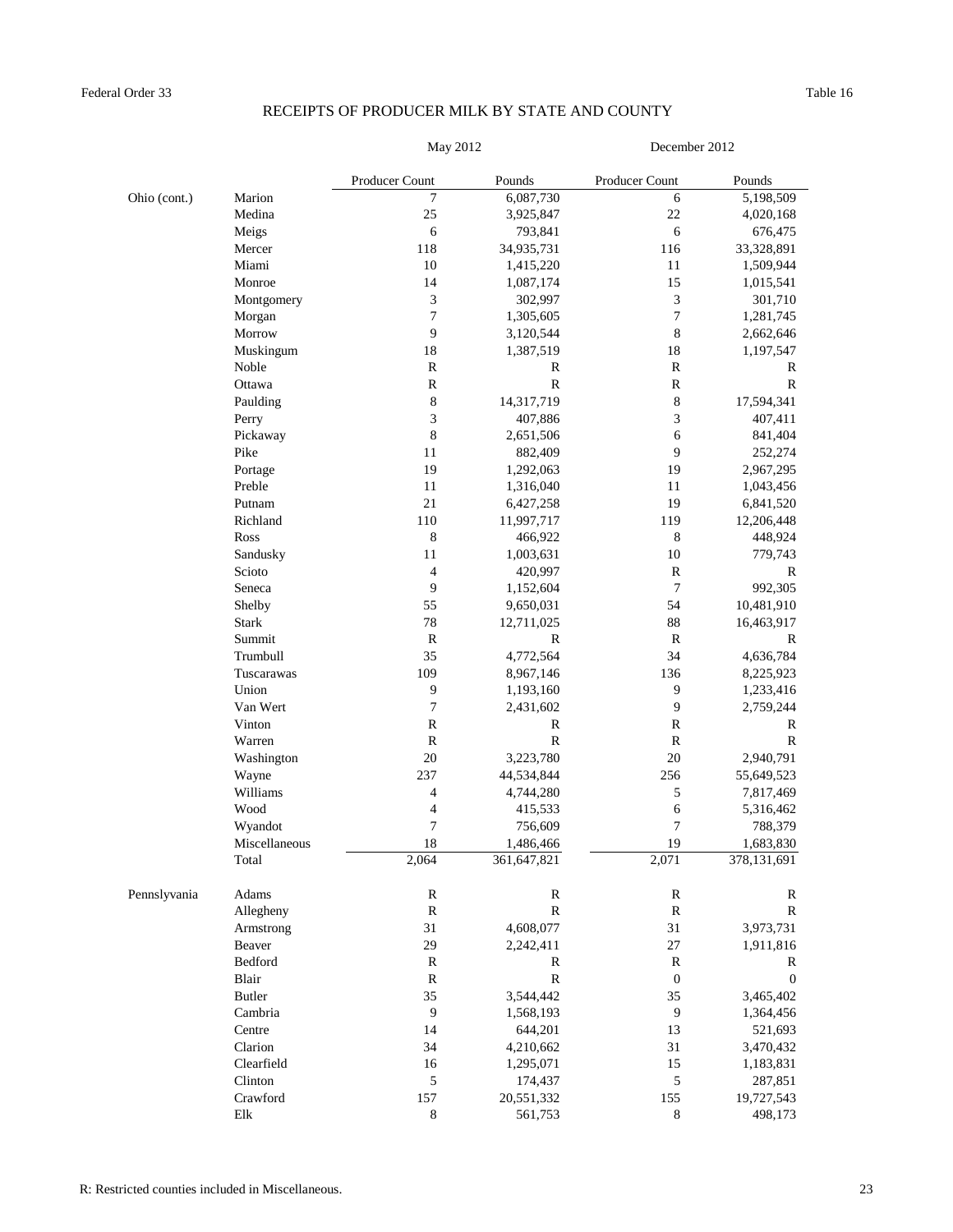| May 2011 |  |
|----------|--|
|          |  |

ay 2012 December 2012

|                      |                  | Producer Count          | Pounds           | Producer Count   | Pounds           |
|----------------------|------------------|-------------------------|------------------|------------------|------------------|
| Pennsylvania (cont.) | Erie             | 87                      | 7,899,785        | 79               | 6,634,218        |
|                      | Fayette          | 30                      | 3,086,631        | 29               | 3,038,071        |
|                      | Forest           | 3                       | 229,206          | 3                | 215,872          |
|                      | Franklin         | ${\mathbb R}$           | $\mathbb{R}$     | R                | $\mathbb R$      |
|                      | Greene           | 3                       | 368,599          | 3                | 267,415          |
|                      | Huntingdon       | 3                       | 52,228           | $\mathbb{R}$     | $\mathbb{R}$     |
|                      | Indiana          | 60                      | 8,292,509        | 57               | 8,023,498        |
|                      | Jefferson        | 32                      | 2,265,756        | 30               | 2,116,851        |
|                      | Juniata          | $\mathbb{R}$            | R                | R                | R                |
|                      | Lawrence         | 46                      | 6,501,014        | 44               | 6,614,162        |
|                      | McKean           | $\mathbb{R}$            | $\mathbb{R}$     | $\mathbb{R}$     | R                |
|                      | Mercer           | 87                      | 9,093,658        | 83               | 7,961,188        |
|                      | Northumberland   | $\mathbb R$             | R                | $\mathbb{R}$     | $\mathbb{R}$     |
|                      | Schuylkill       | 5                       | 109,647          | 5                | 109,414          |
|                      | Somerset         | 101                     | 8,786,702        | 95               | 6,647,379        |
|                      | Venango          | $\,8\,$                 | 1,282,485        | $\boldsymbol{7}$ | 1,236,311        |
|                      | Warren           | 40                      | 4,937,637        | 37               | 3,847,263        |
|                      | Washington       | 30                      | 3,004,753        | 28               | 2,872,952        |
|                      | Westmoreland     | 60                      | 6,736,639        | 56               | 6,217,563        |
|                      | Miscellaneous    | 10                      | 843,338          | 10               | 771,403          |
|                      | Total            | 943                     | 102,891,166      | 895              | 92,978,488       |
|                      |                  |                         |                  |                  |                  |
| Virginia             | <b>Botetourt</b> | $\boldsymbol{0}$        | $\boldsymbol{0}$ | R                | R                |
|                      | Campbell         | $\mathbf R$             | $\mathbb{R}$     | $\boldsymbol{0}$ | $\boldsymbol{0}$ |
|                      | Franklin         | $\mathbf R$             | $\mathbb{R}$     | $\boldsymbol{0}$ | $\boldsymbol{0}$ |
|                      | Goochland        | $\mathbb{R}$            | $\mathbb{R}$     | 0                | $\boldsymbol{0}$ |
|                      | Patrick          | $\mathbb{R}$            | $\mathbb{R}$     | $\boldsymbol{0}$ | 0                |
|                      | Pittsylvania     | $\overline{\mathbf{4}}$ | 1,041,137        | 0                | 0                |
|                      | Rockingham       | ${\mathbb R}$           | R                | 0                | $\boldsymbol{0}$ |
| Smyth                |                  | $\mathbf R$             | $\mathbb{R}$     | $\boldsymbol{0}$ | $\boldsymbol{0}$ |
|                      | Washington       | $\mathbb{R}$            | R                | $\boldsymbol{0}$ | $\boldsymbol{0}$ |
|                      | Miscellaneous    | $8\,$                   | 3,476,943        | R                | ${\bf R}$        |
|                      |                  | 12                      | 4,518,080        | ${\bf R}$        | ${\bf R}$        |
| West Virginia        | Barbour          | $\mathbf R$             | $\mathbf R$      | R                | R                |
|                      | <b>Brooke</b>    | ${\bf R}$               | $\mathbf R$      | 3                | 121,630          |
|                      | Grant            | $\mathbb{R}$            | $\mathbb{R}$     | $\mathbf R$      | R                |
|                      | Greenbrier       | ${\mathbb R}$           | $\mathbb{R}$     | ${\bf R}$        | $\mathbf R$      |
|                      | Hardy            | $\mathbb{R}$            | ${\bf R}$        | $\mathbb{R}$     | R                |
|                      | Harrison         | ${\mathbb R}$           | ${\bf R}$        | ${\bf R}$        | R                |
|                      | Jackson          | 4                       | 300,003          | $\mathbb R$      | ${\bf R}$        |
|                      | Marshall         | ${\bf R}$               | $\mathbb{R}$     | ${\bf R}$        | $\mathbf R$      |
|                      | Mason            | $12\,$                  | 1,087,361        | $11\,$           | 548,962          |
|                      | Monongalia       | ${\bf R}$               | $\mathbf R$      | ${\bf R}$        | ${\bf R}$        |
|                      | Ohio             | $\sqrt{6}$              | 248,259          | 5                | 192,866          |
|                      | Preston          | $10\,$                  | 886,966          | $\,8\,$          | 795,845          |
|                      | Randolph         | ${\bf R}$               | $\mathbb{R}$     | R                | $\mathbb R$      |
|                      | Roane            | ${\bf R}$               | ${\bf R}$        | ${\bf R}$        | $\mathbb R$      |
|                      | Taylor           | ${\bf R}$               | $\mathbf R$      | ${\bf R}$        | $\mathbb R$      |
|                      | Wetzel           | ${\bf R}$               | $\mathbf R$      | $\mathbf R$      | R                |
|                      |                  |                         |                  |                  |                  |
|                      | Wirt             | ${\bf R}$               | $\mathbb{R}$     | $\boldsymbol{0}$ | $\boldsymbol{0}$ |
|                      | Wood             | ${\bf R}$               | $\mathbb{R}$     | $\mathbb R$      | $\mathbb{R}$     |
|                      | Miscellaneous 4/ | 21                      | 1,439,389        | 18               | 506,488          |
|                      | Total            | 53                      | 3,961,978        | 45               | 2,165,791        |